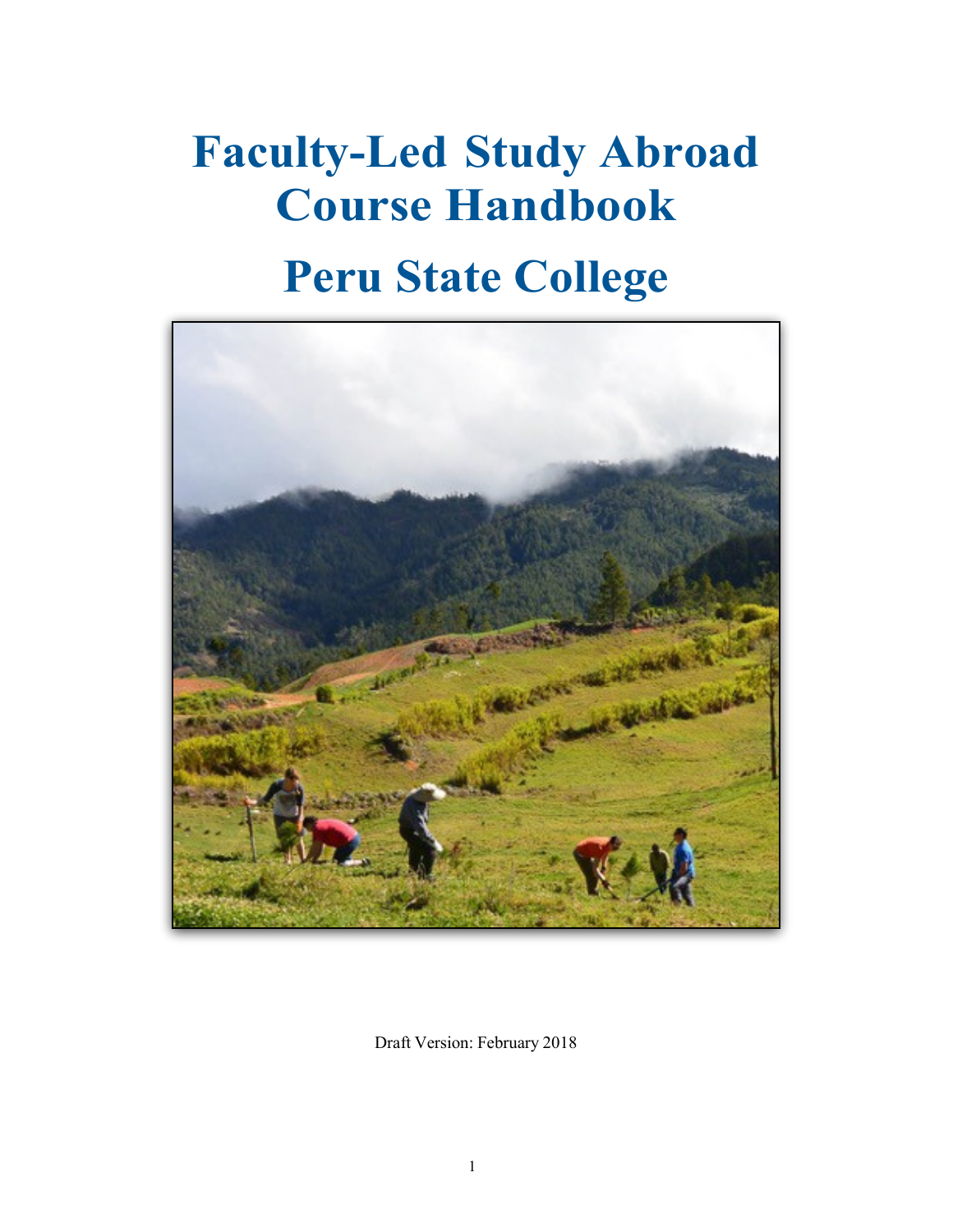# **Faculty-Led Study Abroad Course Handbook**

# **Table of Contents**

| Introduction                             | 3              |
|------------------------------------------|----------------|
| <b>Faculty Director Responsibilities</b> | $\overline{4}$ |
| Academic Issues                          | 8              |
| Working with a Provider                  | 11             |
| <b>Financial Management</b>              | 12             |
| <b>Program Logistics</b>                 | 16             |
| Liability and Risk Management            | 22             |
| Health and Safety Issues                 | 27             |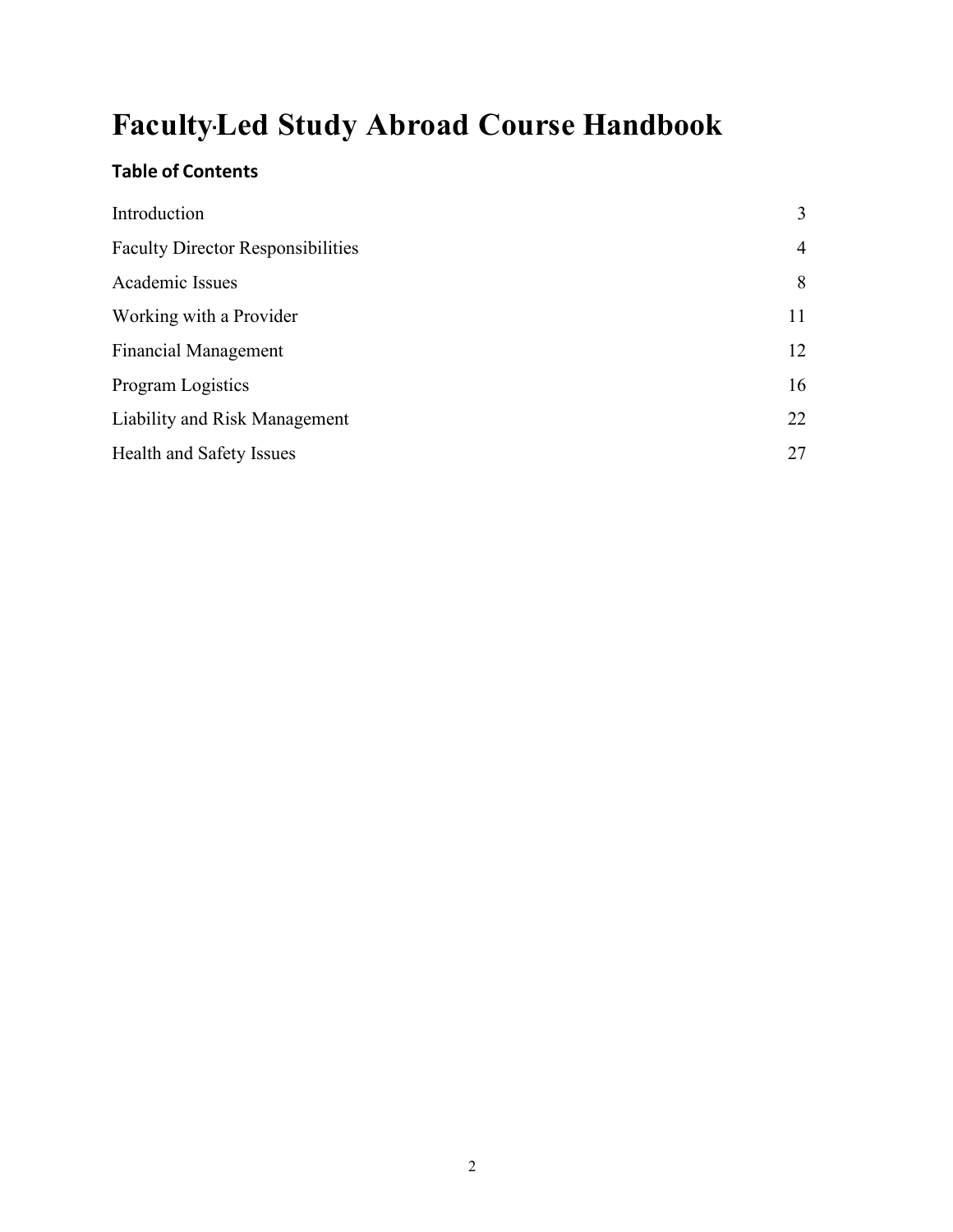# **Introduction**

Thank you for your interest in leading a study abroad course. This information will help you get started on the process.

# **Study Abroad Benefits for Students**

There are multiple benefits for students when they study abroad. A few research findings include:

"Multiple large-scale studies have found that students who study abroad, especially underrepresented or 'at-risk' students, are more likely to complete their degrees or certificate programs than students who did not study abroad."

"Students who study abroad have a higher GPA than similar students who stayed on campus, even when controlling for external factors. This impact is even more pronounced for minority and at-risk students."

"Students who have studied abroad are better able to work with people from other countries, understand the complexity of global issues, and have greater intercultural learning. One study found that students returned from their study abroad experiences more tolerant and less fearful of other countries, but with a greater sense of nationalism—a phenomenon they called 'enlightened nationalism.'"

"Multiple surveys have shown that the skills gained while studying abroad are the same skills that employers value and that employers recognize the importance of cross-cultural understanding in an increasingly global economic environment."

### **Brief Overview of the Steps towards Leading a Study Abroad Course**

- 1. Read this handbook carefully.
- 2. Determine academic content, contact providers, prepare budget.
- 3. Propose course using Faculty Application form in spring semester of year prior to trip.
- 4. Pending approval, recruit students and have them complete Student Application form.
- 5. Accept students into program using the Student Agreement form.
- 6. Continue working with provider.
- 7. Offer course and lead trip.
- 8. Complete grading and post-trip paperwork.

#### **If You Have Questions…**

- Talk with your Dean about your plans and course-related details, such as faculty pay, course, and how the trip will coordinate with your other assigned duties.
- Talk with the VPAA about logistical arrangements.
- Talk with the Financial Aid and Business Office about student budgets and payments.
- Talk with the VPAF about any contracts or agreements that may be needed.
- Information and forms are available at:
	- <http://www.peru.edu/academics/StudyAbroad>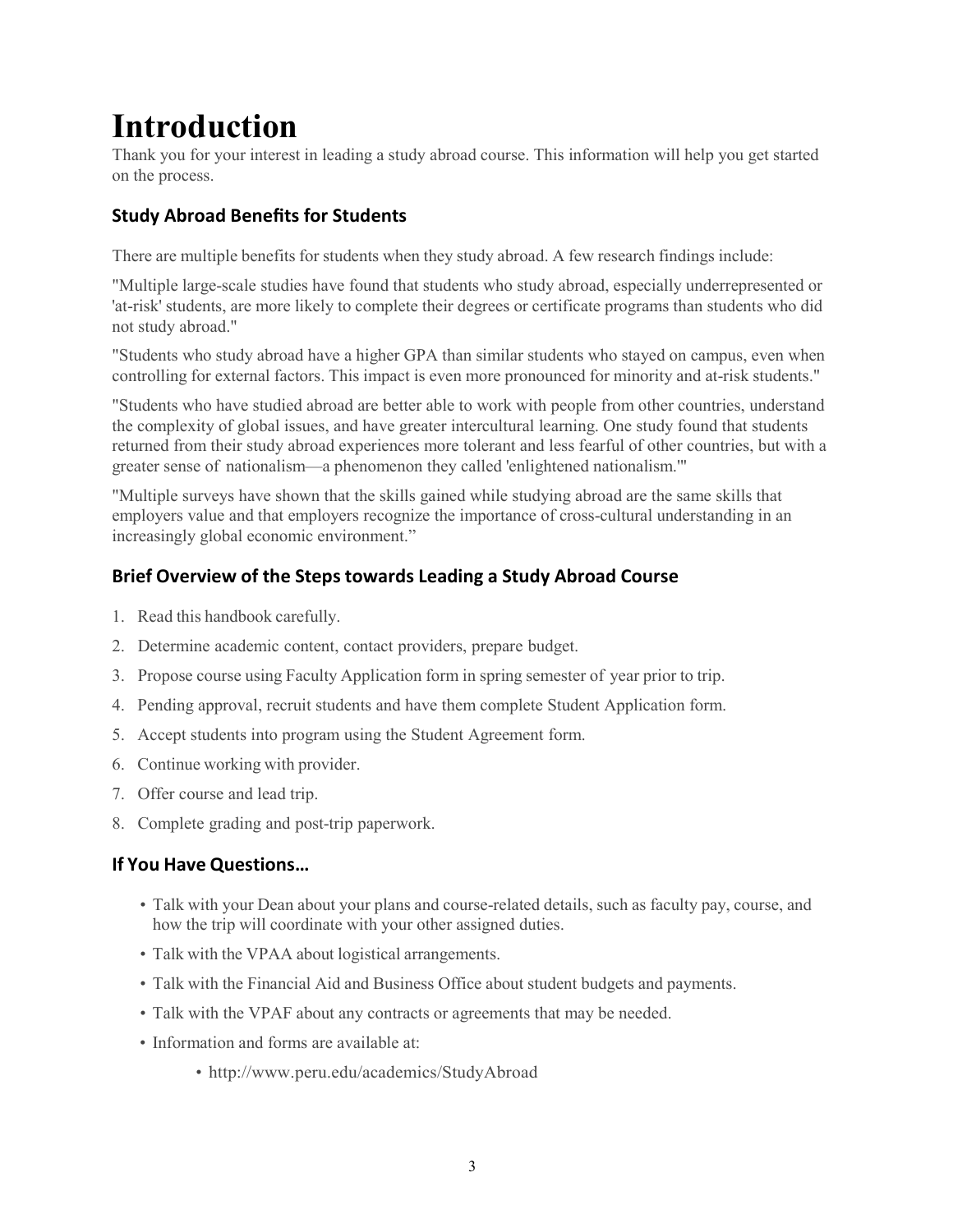# **Faculty Director Responsibilities**

### **Faculty Eligibility and Qualifications**

- Faculty must be academically qualified to teach the proposed faculty-led study abroad course at PSC.
- Faculty must be legally eligible to leave the U.S. and enter all host countries.
- Faculty must previously have visited the host country, take along an adult assistant who previously has visited the country, or employ an approved program provider with experience in the countries of travel to accompany you. The Vice President for Academic Affairs has final authority and responsibility for approving program providers.
- Full-time, part-time, and special appointment faculty are eligible to teach study abroad courses.
- Faculty directors must accompany the group while in the host countries.

### **Faculty Role**

Faculty directors may find themselves serving several roles. In addition to conceiving, preparing, marketing, teaching, and leading an academically challenging and rewarding experience, the faculty director must also be prepared for a variety of issues that may impact the health, safety, and welfare of student participants. Situations will arise in which the faculty director must display leadership and diplomacy, as well as, strong decision-making, interpretive, and logistical skills beyond what would normally be found in the classroom. The faculty director must be physically, emotionally, and culturally prepared for the experience. The faculty director is responsible for reading, understanding, and following all policies and procedures.

### **Academic and Administrative Responsibilities**

PSC study abroad programs are considered first, and foremost, educational experiences. Faculty directors are responsible for academic content and course structure. To ensure that all parties are in agreement about the nature, content, and structure of the course and related activities, PSC requires all courses to be approved by the dean, the Center for Engaged Learning Advisory Board, and the Vice President for Academic Affairs. Each of these individuals or groups has certain responsibilities for reviewing and approving short term study abroad courses. Faculty director responsibilities include, but are not limited to:

### **Course Planning Responsibilities**

- Submitting complete course proposals by stated deadlines.
- Providing the Dean with a final syllabus.
- Planning all details of the course activities, travel, and return.
- Organizing and confirming locations and site visits unless utilizing a program provider who will arrange all trip logistics.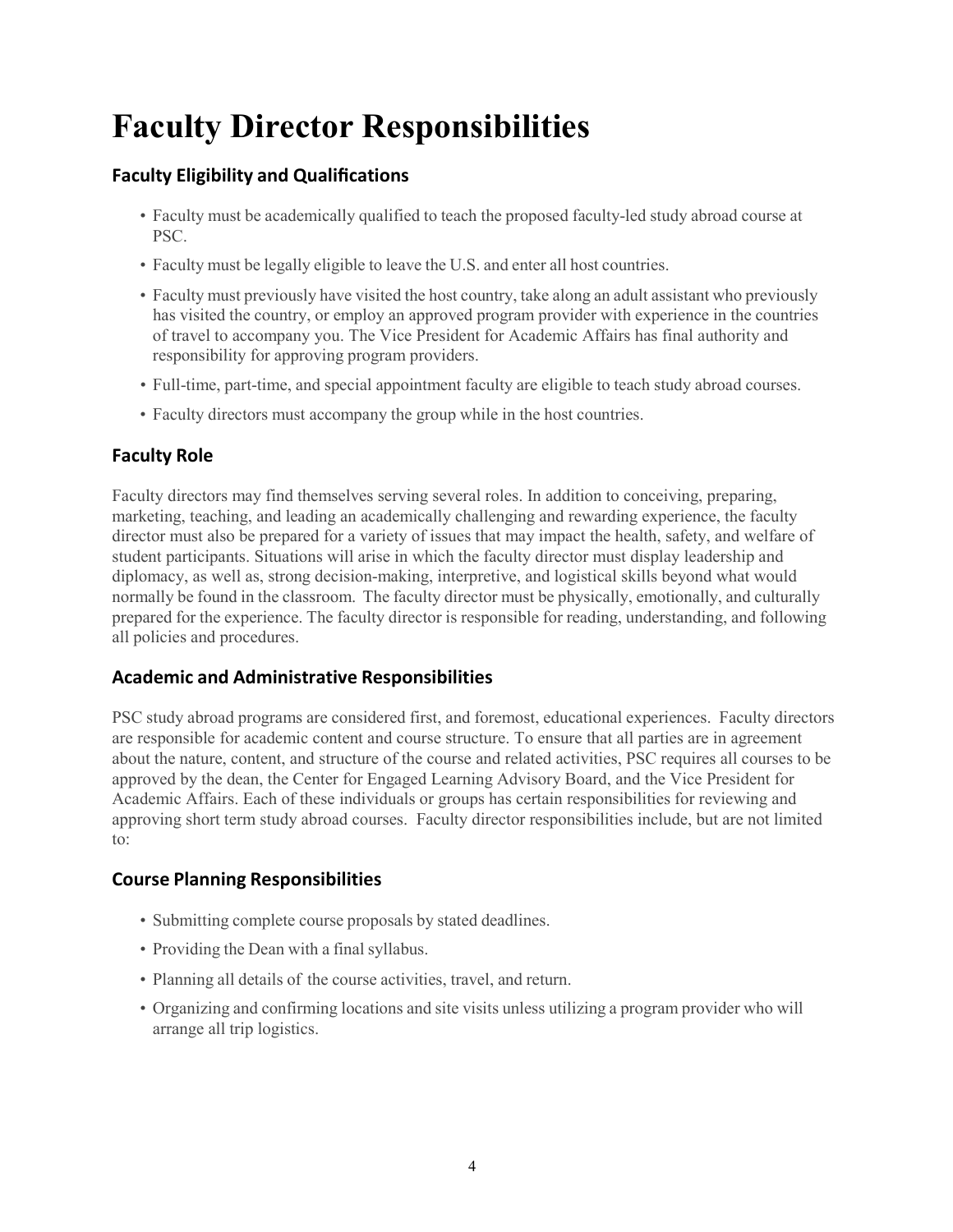#### **Marketing/Recruitment Responsibilities**

- Creating and distributing marketing materials.
- Actively recruiting students.
- Advising students.
- Providing information to parties responsible for advertising.

#### **Enrollment Responsibilities**

- Distributing scholarship and international field experience applications to students.
- Collecting complete scholarship and international field experience applications by deadline and submitting them to the Center for Engaged Learning for their review for acceptability.
- Verifying with CEL that applicants are eligible.
- Participating in the scholarship and international field experience acceptance process along with CEL and the advisory board.

#### **Orientation Responsibilities**

- Working with CEL to conduct orientation and information sessions.
- Giving participants itinerary information.
- Confirming departure time and location with all participants.
- Identifying and informing participants of any specific health and safety concerns.
- Review local laws and customs with students. Review Title IX policy. The PSC Title IX Coordinator would be a good speaker at a class session.

#### **Pre---departure Responsibilities**

- Submitting all approved student applications and supporting documentation to CEL.
- Submitting an itinerary and contact information to CEL.
- Meeting with the PSC Business Office and/or CEL to verify that all students have registered and ensure that students have paid all tuition, fees and program-related costs prior to departure.
- Obtaining personal travel documents and completing medical exams, procedures, and inoculations.
- Gathering and maintaining student health and safety-related information related to specify host countries (including State Department updates).
- Reviewing the State Department's Web page for your destination for safety and health issues.

#### **On---site Responsibilities**

- Conducting on-site orientation.
- Confirming logistical arrangements.
- Making on-site payments.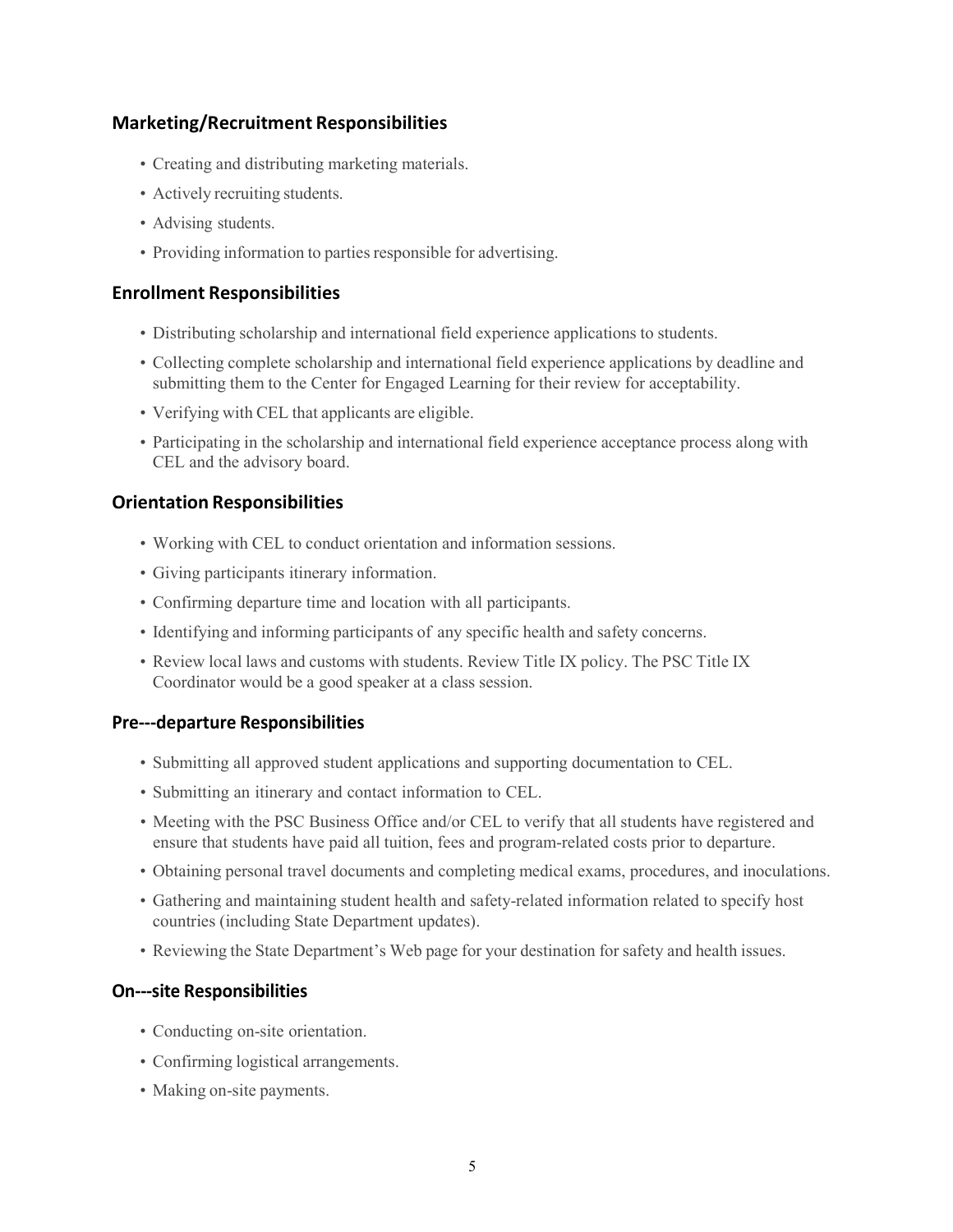- Managing discretionary money.
- Keeping records.
- Enforcing institutional policies.
- Acting as the communications link to campus.

#### **Post-Return Responsibilities**

- Reconciling all budgets.
- Submitting grades.

#### **Academic and Personal Counseling**

As the faculty director, you are responsible for providing participants with academic advice about the program and how it fits within their academic program. You are also the primary resource for participants who need assistance with personal, emotional, financial, health, and safety issues that may arise during the program. You are expected to act as a liaison between participants and appropriate local agencies which provide assistance in these areas and with the College administration, as appropriate.

#### **Communication with Campus**

As the faculty director, you are responsible for maintaining appropriate contact with Peru State College concerning academic, administrative and participant welfare issues. In the advent of serious problems involving students or other important aspects of the program, you should contact the College immediately. If the situation demands immediate action, respond appropriately using good judgment and established procedures; then contact the College as soon after as possible.

#### **Crisis Management**

As the faculty director, you are responsible for being available to participants in the advent of an emergency and must do everything possible to assist participants, parents/guardians, and the College in dealing with the emergency. In the event of an emergency that has the potential to affect the health and safety of the entire group, contact the College immediately**.**

#### **Budget and Finances**

As the faculty director, you are responsible for completing a good faith, pre-departure estimated budget for managing all program related funds while abroad, and for completing any required financial reports upon your return. Specific responsibilities include, but are not limited to:

- Submitting a final budget to the Financial Aid and Business Offices.
- If using a program provider, completing all agreements and verifying that all conditions and arrangements have been met.
- If a program provider is not used, personally making and confirming all travel and program arrangements (including tickets and transportation to required activities while abroad), food, health and trip insurance, and accommodations.
- Making all required vendor deposits and expense payments.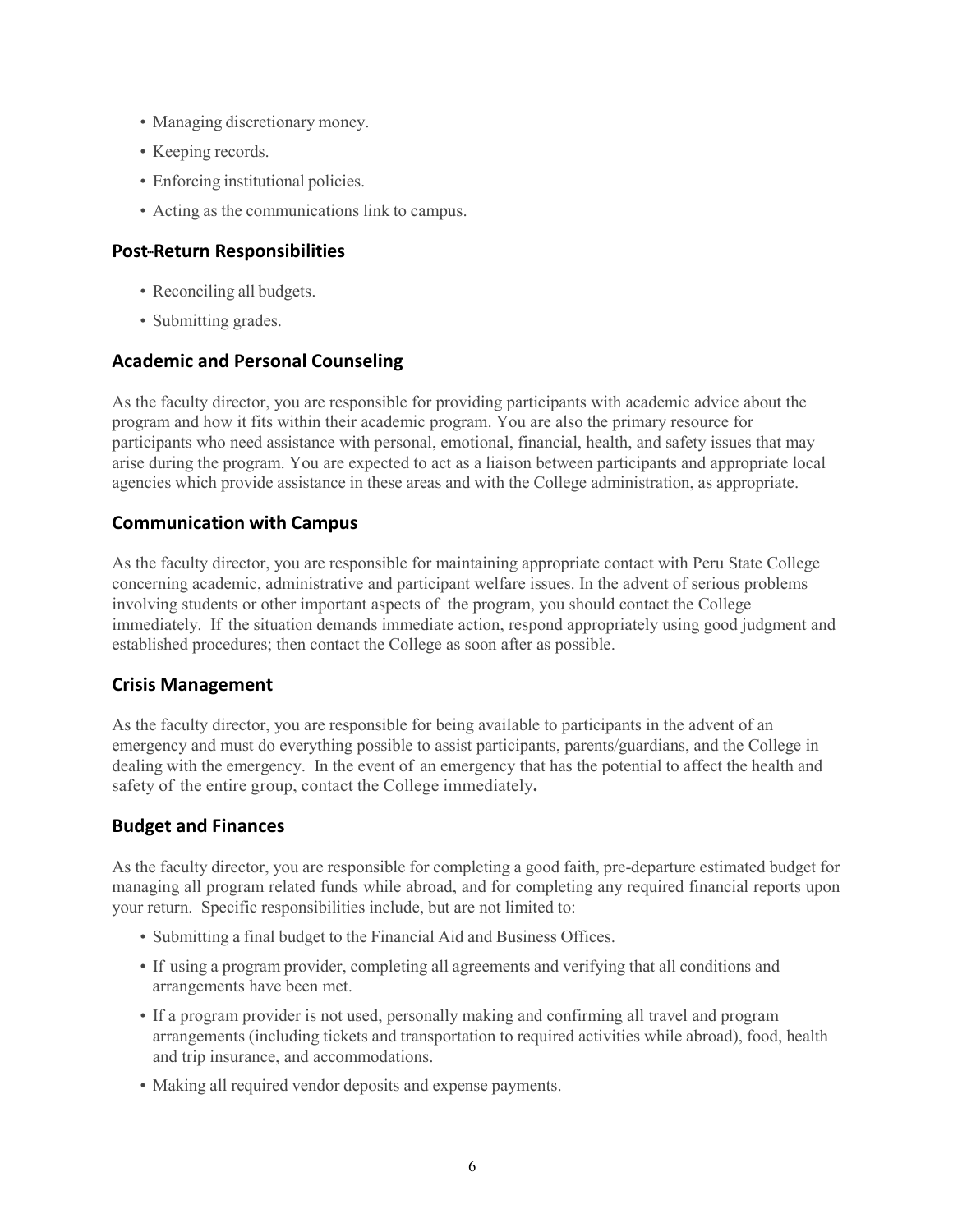- Ensuring that all contracts are submitted in a timely fashion and in adherence to board policies.
- Ensuring that student payments are made through the PSC Business Office.
- Ensuring that all vendors' expenses are paid.

#### **Liability and Professional Responsibility**

You must agree to abide by ethical standards appropriate to your position, comply with all resolutions, rules, and regulations adopted by the Nebraska State College Board of Trustees, comply with all policies and procedures established by Peru State College and its academic or administrative units.

At all times, the faculty director and all other PSC representatives associated with short-term study abroad courses are expected to abide by all the Nebraska State College Board of Trustees policies and all Peru State College policies related to professional conduct and academic responsibility. Specific policies include, but are not limited to:

- Board Policy 4651: Academic Responsibility; Faculty
- Board Policy 5007: Anti-Harassment Policy
- Board Policy 3020: Sexual Violence or Sex Harassment Reporting, Policies and Procedures
- Board Policy 3021: Unlawful Harassment (Other) Reporting, Policies, and Procedures
- Peru State College Faculty/Professional Staff Handbook, pages 30-32. (See Section "M. Work Place Harassment Policy." Within this section is a subsection entitled "Anti-Harassment Policy: Board of Trustees Policy 5007.")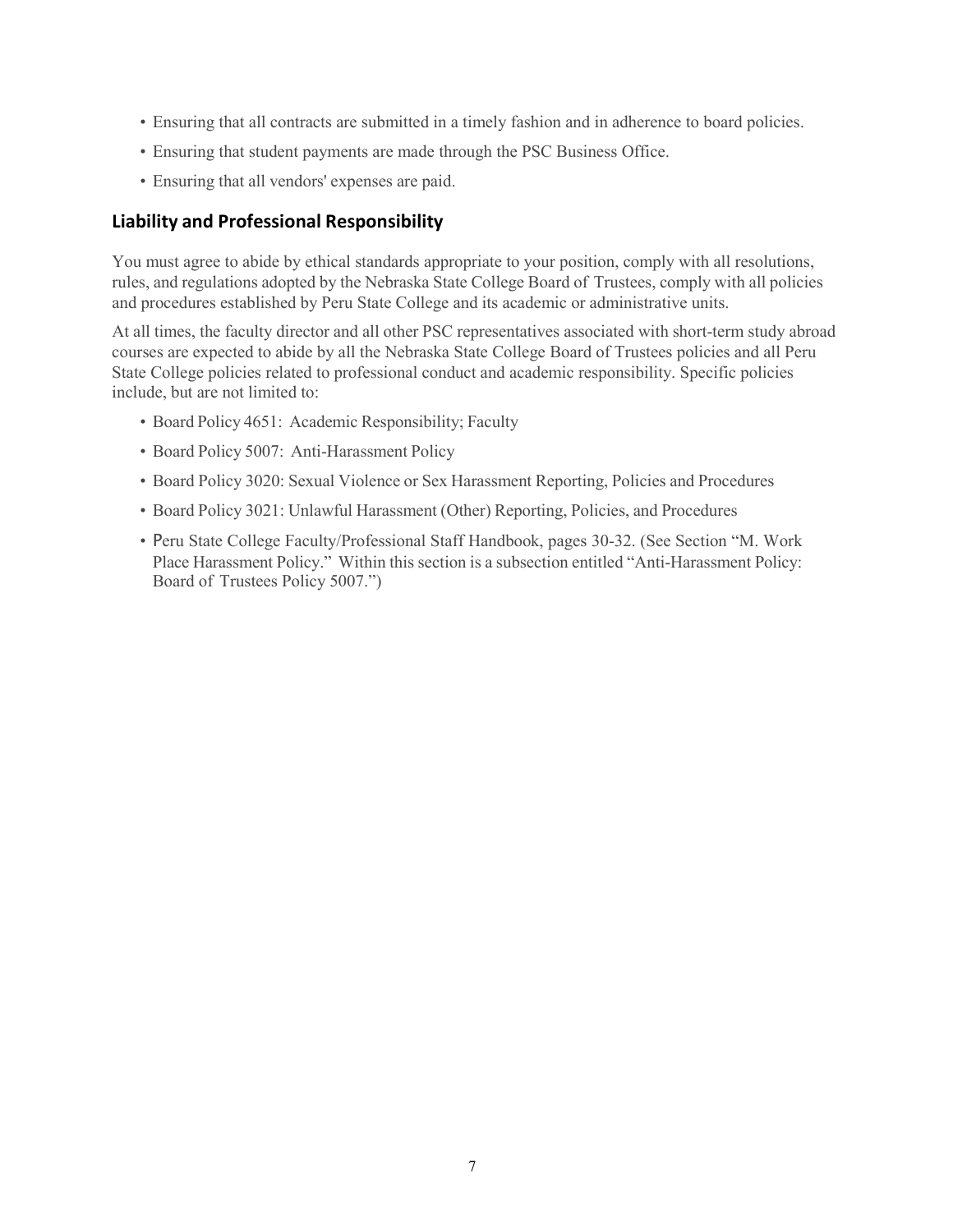

# **Academic Issues**

#### **Course Proposal**

<span id="page-7-0"></span>Study Abroad courses are proposed using the Faculty Proposal Form. Be sure to consider the following as you prepare your proposal:

- Course Description (If not utilizing the existing SOC 396 course prior to planned trip)
- Name(s) of the faculty director.
- Course title and number.
- Program location.
- Program dates and the number of credit hours.
- Required prerequisites.
- If English is not the language of the location of the course, describe how participants will interact with the local population and complete their course work.
- If the course involves a home stay experience, describe the length of the home stay, the organization responsible for arranging the home stay, and due diligence performed on the organization arranging the home stay. **(Note: Home-stay arrangements must be made through an approved organization. See** *Lodging.***)**

Just as you would for a regular course, you must have a syllabus for your study abroad course that includes the items for our standard syllabus template, including:

- Course description including a description of what students will learn while studying abroad that they cannot learn at home, and how the program takes advantage of the international environment (academic and cross-cultural site visits, guest professors, assignments, etc.).
- List of learning outcomes and an explanation of how studying abroad supports or enhances these outcomes.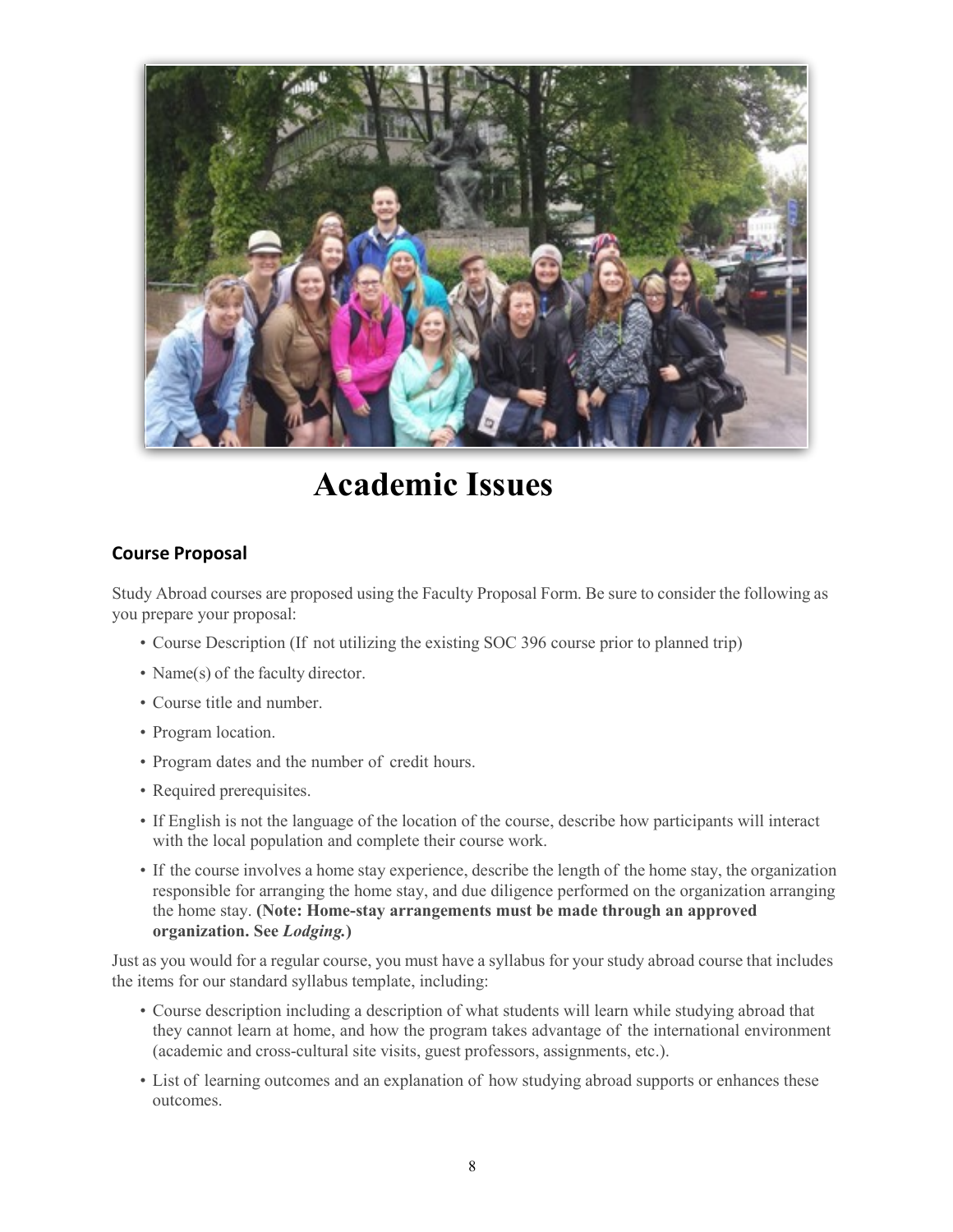- List of required lectures, readings, assignments, site visits, group discussions, reflection exercises, exams, papers, presentations, academic journals, and discipline and cultural activities. Include the number of contact hours associated with these activities.
- An appropriate student evaluation and grading policy.
- Required pre and post-travel activities.

Additionally, your syllabus should address the following:

- Describe cultural components of the course that will help students learn how to function in another culture, appreciate cultural differences, develop a worldly viewpoint, and practice other language skills.
- Teaching Methods (Must be addressed even if utilizing the SOC 396 course)
- Describe the teaching methods and other pedagogical approaches to be used and how they facilitate the learning process to ensure that course objectives are met.
- Estimate the percentage of on-site teaching and guiding the faculty director will do.
- If guest lecturers are to be used, describe how.
- If more than one faculty director is to be used, describe how each will participate.
- Faculty Director(s) Information (Must be addressed even if utilizing the SOC 396 course)
- Training and experience in the course's subject matter.
- Previous experience in the destination country.
- Local (in the destination country) contacts.
- Language proficiency (if applicable).
- Previous experience teaching study abroad courses.
- Budget
- Attach preliminary budget
- Itinerary (Must be included if independently planned or external program provider is utilized)
- Attach a preliminary itinerary for each day of travel.

#### **Program Activities**

Programs should include an appropriate balance between cultural and discipline-based activities that relate specifically to learning outcomes stated in the course syllabus. Any planned or unplanned activities that are not clearly related to stated learning outcomes should be treated as "optional" and should not be considered for student grade or faculty reimbursement purposes.

#### **Credits and Program Length**

Study abroad courses must include approximately the same number of contact hours required for courses taught on campus—one semester credit hour requires 15 active-learning contact hours, 30 hands-on contact hours, or 1 week of experiential learning.

• Contact hours are defined as the time when students are actively engaged in the objectives of the course.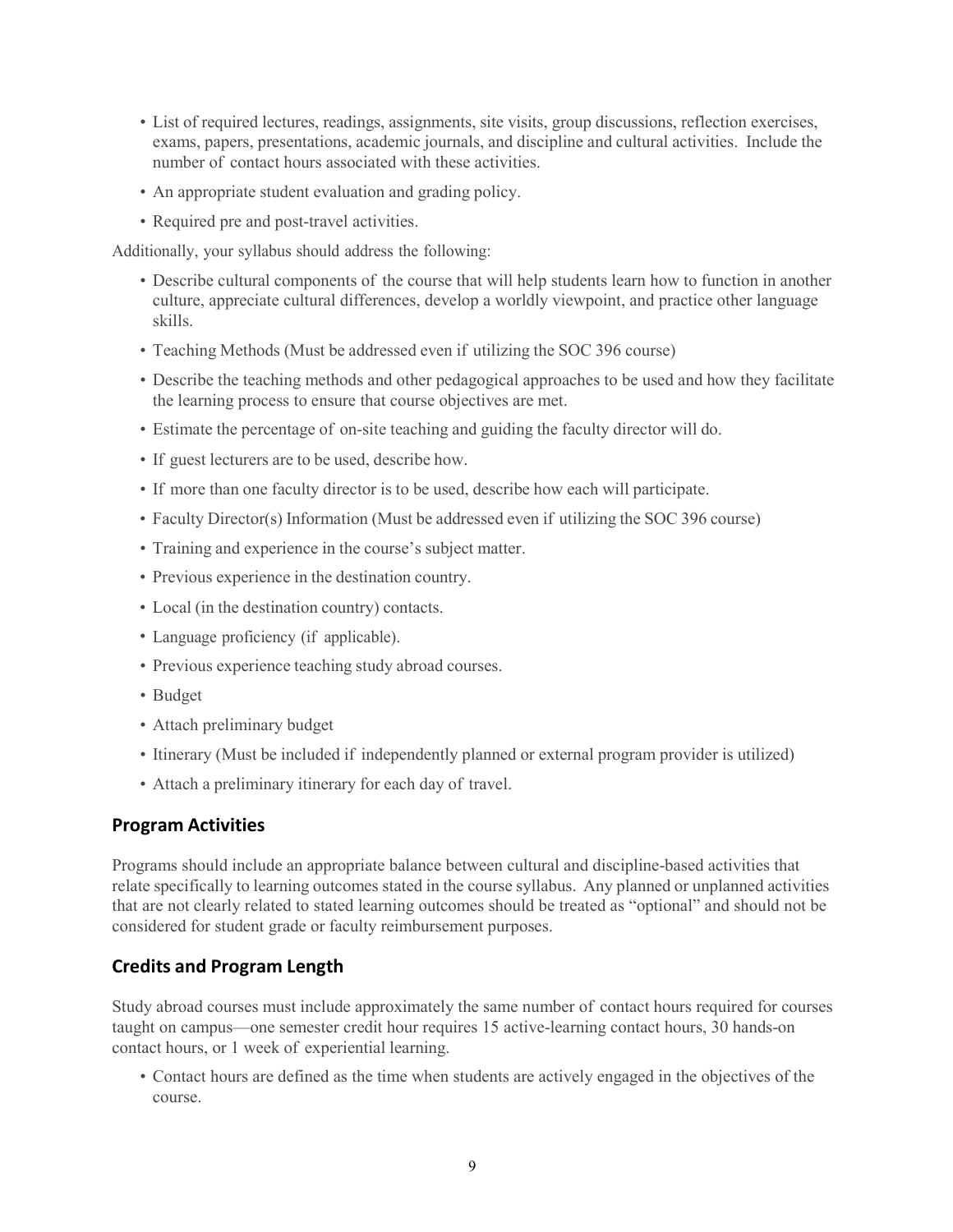- Contact hours can include classes that meet prior to departure and possibly after return to ensure sufficient contact hours.
- In general, contact hours do not include the time in which the group is in transit from one location to another, unless students are engaged in active learning activities.
- Pre-departure course meetings, including course-specific orientation and information sessions may count toward required contact hours.
- During the travel experience, when possible, students should be given time to reflect either through group discussions or written activities.
- The number of credits for short term study abroad programs can vary. Three (3) credits are common, but may be more. More than six is uncommon.

#### **Selecting Times and Dates**

When scheduling dates for travel abroad, keep in mind the needs of students, conformity to designated PSC session dates, weather, holidays (both American and host country), and peak tourist times, etc.

- Travel activities for study abroad programs during spring break, as much as possible, should be scheduled when school is not in session.
- Summer short-term study abroad courses may have scheduled travel activities in May (beginning the day following graduation), June, July or August with return dates at least three days prior to the beginning of the fall semester. Additional class meetings may be scheduled prior to departure or after return.
- Winter session study abroad travel periods may be scheduled for departure after fall commencement, with return to the U.S. prior to the start of the spring semester. Additional class meetings may be scheduled prior to departure or after return.

### **Faculty/Student Ratio**

All study abroad courses require one faculty director per 12 student participants. Additional faculty assistants must be approved by the Vice President of Academic Affairs.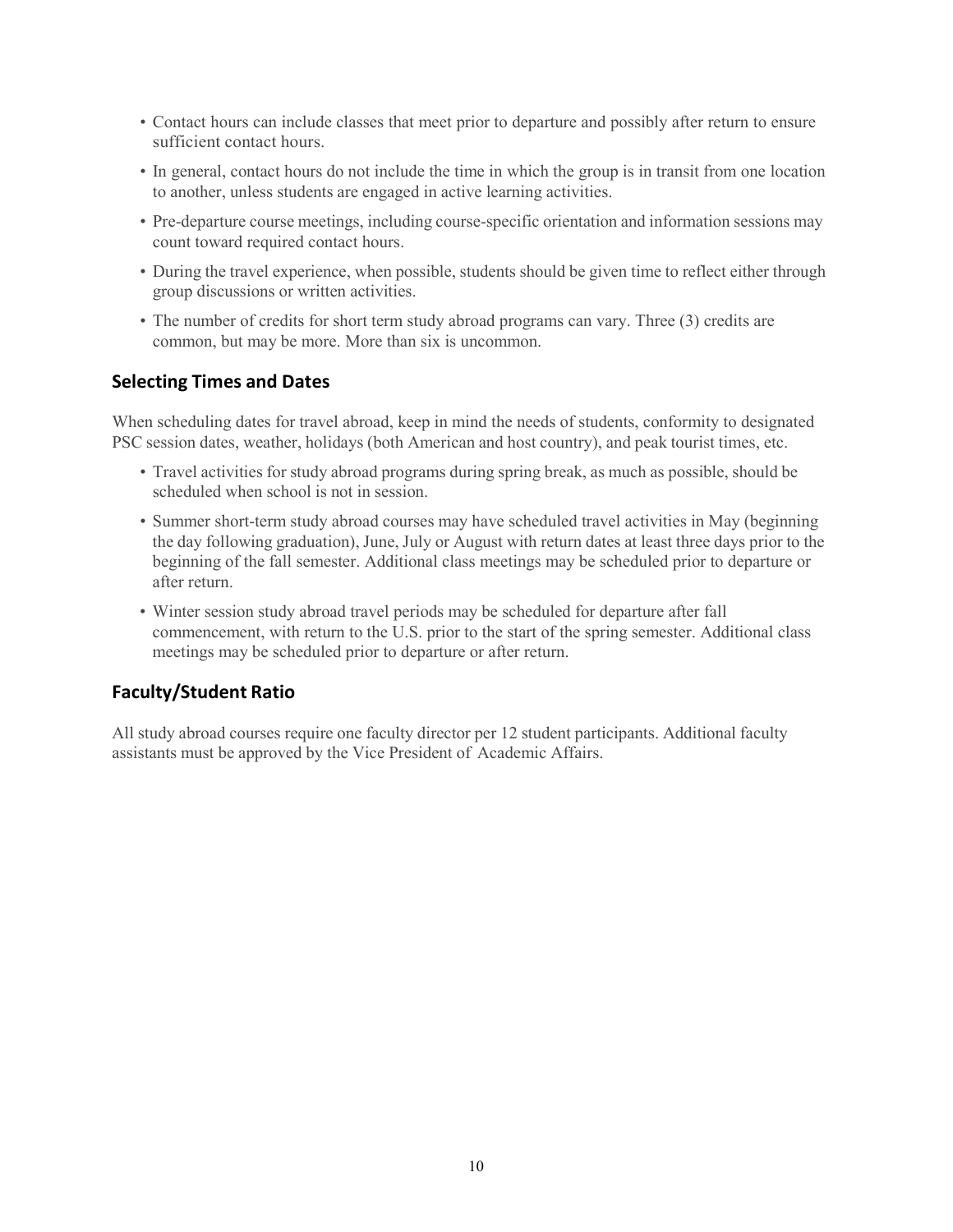

# <span id="page-10-0"></span>**Working with a Provider**

## **Third Party Program Planners**

Faculty may utilize the services of approved third party planning organizations with expertise in assisting faculty with study abroad program development. Generally, these organizations will provide you with a menu of services they can provide, including travel logistics, assistance with accommodations and food, guest lecturers, side trips, on-ground support, etc.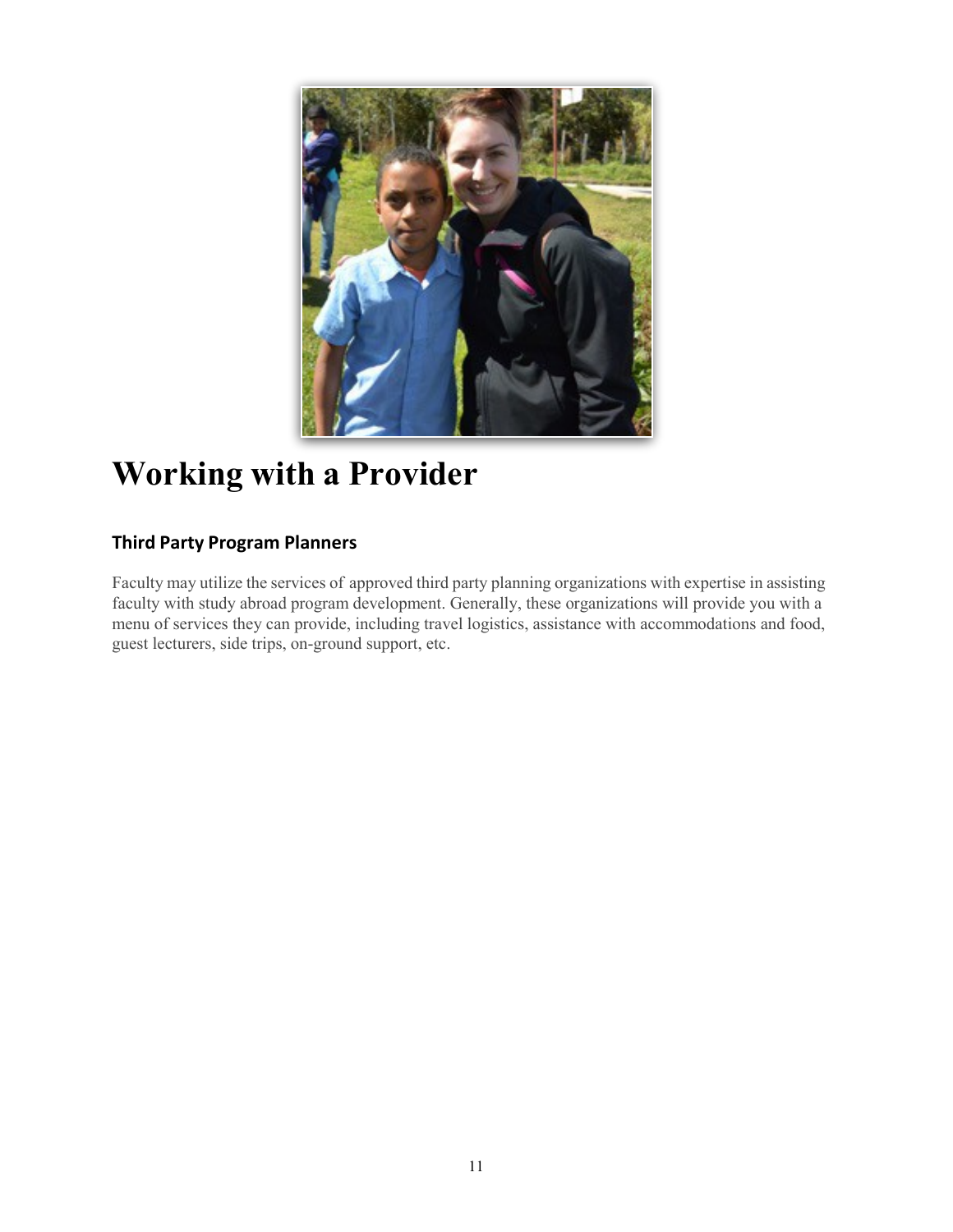

# <span id="page-11-0"></span>**Financial Management**

# **Developing a Budget and Establishing the Program Cost**

A preliminary budget must be submitted with the proposed course application.

- Decide which expenses will be included in the total program cost and which potential expenses students may have above and beyond the base cost of the program. Generally, the program cost should include all required expenses.
- Anticipated group expenses may include:
	- Round trip air fare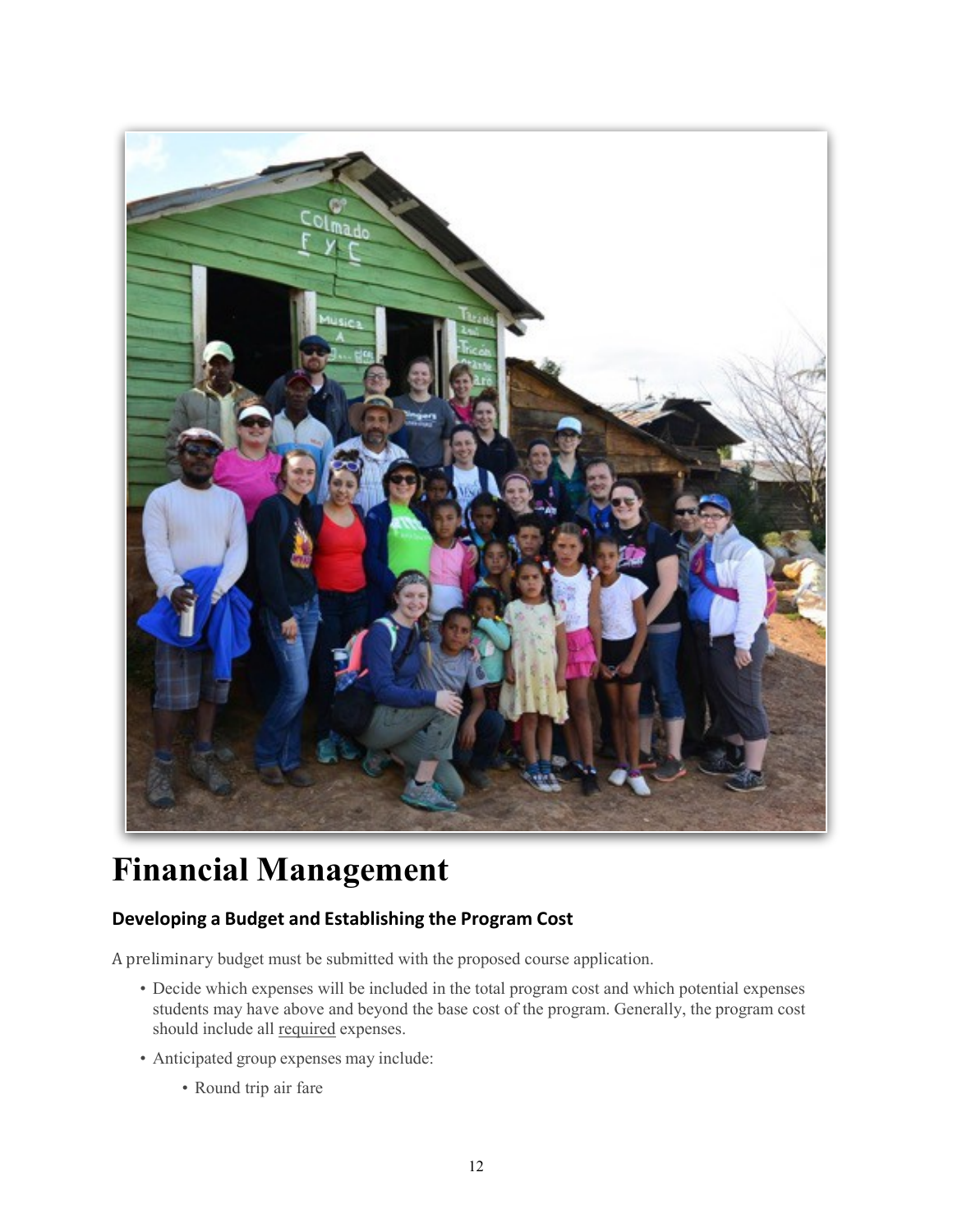- Rail passes, taxis, buses, subway, etc.
- Lodging
- Meals
- Health and Trip insurance
- Transportation to and from airport in U.S.
- Special events and admission fees
- Travel materials such as maps and guide books
- Tips
- Miscellaneous—photocopies, luggage transfers, emergency funds, unexpected expenses.
- Faculty director(s) travel expenses(not including personal expenses) that will be covered by the group.
- Faculty salaries should not be included in estimated program costs.
- Preliminary total program costs should be based on a minimum of 12 students, unless a program provider is used.
- The preliminary budget should be as accurate as possible, understanding that expenses may change based on changes in exchange rates, program changes, and increased vendor fees.
- Once the course has been approved, and just before student recruitment begins, the program costs should be reviewed and revised as necessary.
- Be specific in all publicity and marketing about which student expenses are covered and which are not covered in the total program cost.
- Be sure to complete, but not sign, all contractual paperwork for any services that require contracts for services. Please contact the VPAF office for more detail. Only the VPAF and President can sign contracts or memorandum of understanding or agreement.
- Faculty leaders should make arrangements to meet with the director of financial aid, the business office, and accounting at the start of the process to discuss the budget details for students and for themselves.

#### **Pre---departure Payments**

- Faculty directors are required to collect applications and deposits for each student. Faculty directors are responsible for delivering deposits to the PSC Business Office.
- With the exception of the initial deposit, faculty directors are neither expected nor allowed to receive additional student payments.
- Students are responsible for making all subsequent payments directly to their accounts at the PSC Business Office.
- To cover expenses as they come due, the faculty director should ensure that students are making scheduled payments into their Business Office accounts.
- As program expense payments are due, faculty directors will authorize the PSC Business Office to proportionally withdraw funds from each student's account to cover those expenses.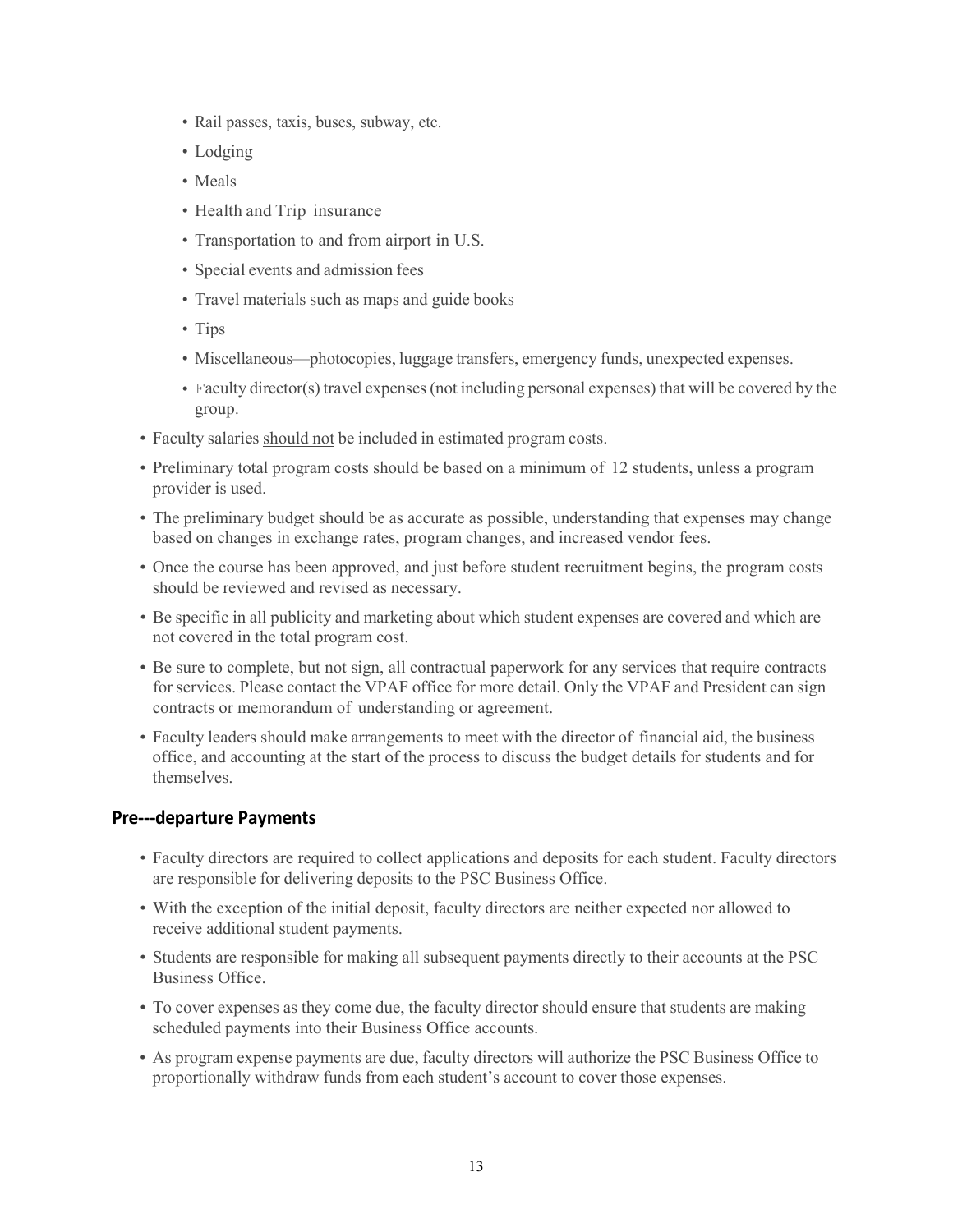- Program expense payments to vendors cannot be made until all students have paid-in their proportionate share. The Business Office will not use funds from students who have paid-in more than the required amount at the time payments are due to cover costs of students who have not made the required deposits.
- Student accounts in the PSC Business Office will not be closed out until after all expenses have been paid.

#### **Refunds**

The required financial agreement form in the appendix explains circumstances in which students may receive refunds.

#### **Student Financial Aid**

- Eligible students may receive financial aid to cover the cost of the program.
- All students receiving financial aid must be enrolled no later than the last course "add" date for the semester in which the course officially begins, regardless of the dates of overseas travel.
- Financial aid is disbursed directly into each student's account and made available to faculty to cover expenses as they come due.
- If financial aid has not been disbursed at the time payments are due, students may set up a payment plan through the PSC Business Office.
- Under no circumstances will a student be allowed to participate in the program if full payment has not been received prior to departure.

#### **Handling Money While Abroad**

Avoid carrying large amounts of cash, but have the ability to receive money or make payments with minimal hassle.

- It is a good idea to carry some cash, and/ or two credit cards.
- Credit cards often offer the easiest method of payment and the best exchange rates. They also provide backup documentation in case the receipt is lost. Keep in mind there are still some places that do not accept credit cards.
- Carry a reasonable amount of cash in the event that credit cards cannot be used. Be sure to protect cash by using a money belt and/or carrying portions of it on different parts of one's person or baggage.
- In an emergency, funds can be transferred by Western Union; however, the cost of transferring money is relatively high. There are more than 30,000 locations in more than 100 countries. Learn more about transferring money at Western Union's Web site: http:// [www.westernunion.com/](http://www.westernunion.com/) or by calling 800-325-6000.
- Currency conversion information is available at: [http://www.oanda.com/.](http://www.oanda.com/)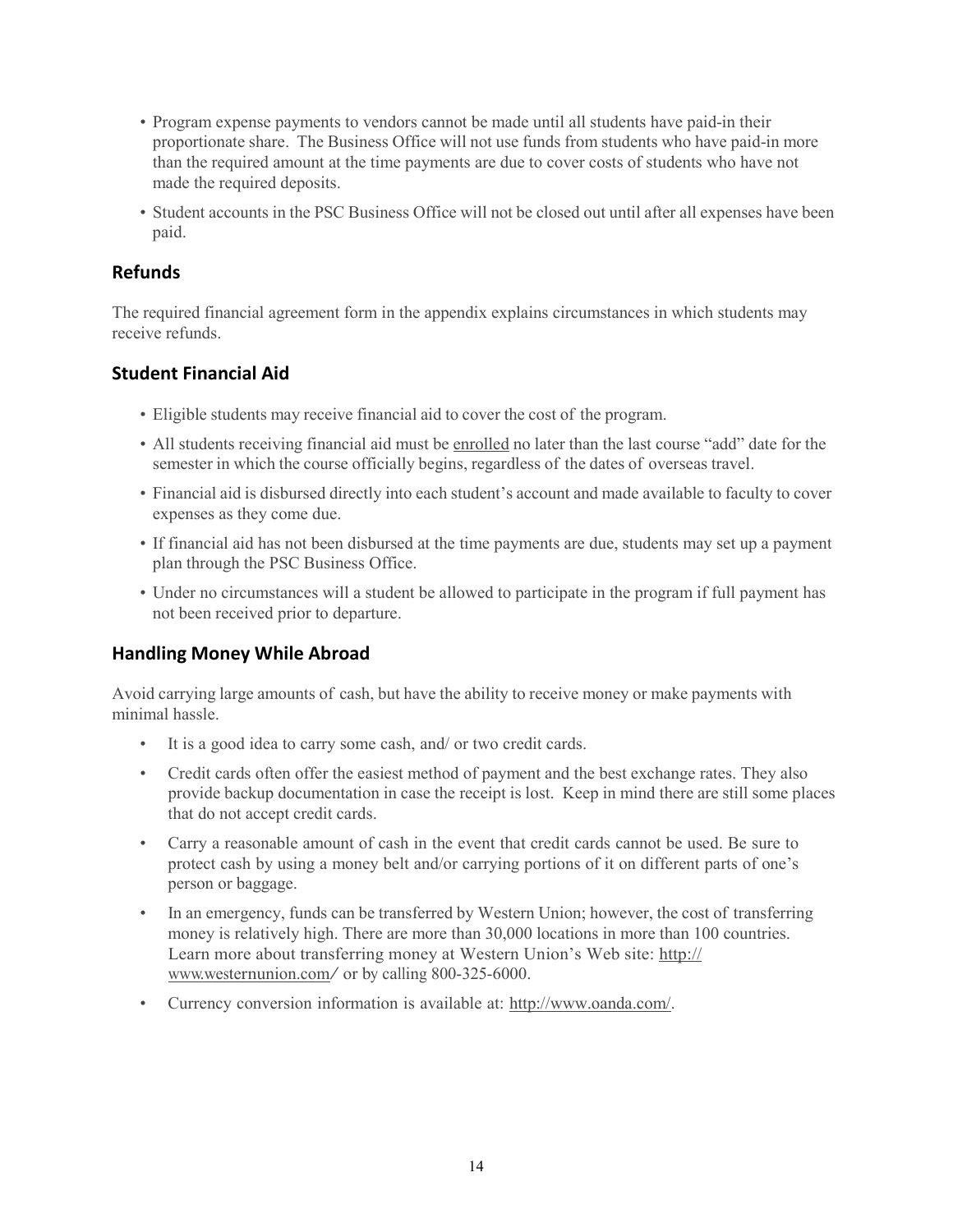#### **Accounting for Expenses**

- Receipts and a daily record for each expense incurred during the program must be maintained by the faculty director.
- Expenses for tips and gifts to hosts must include a statement explaining the local custom regarding services rendered.
- By State of Nebraska statute, per diem expenses are not permitted for travel at any time, including traveling abroad. Furthermore, the statute does not make allowances for reimbursement of expenses without a proper receipt. The only exception is for meals that cost less than \$5. Meals costing less than \$5 do not require receipts.
- Optional excursion expenses that are not specifically related to direct to and from travel, lodging, and reimbursable meals are not eligible for reimbursement. Optional excursions are defined as those in which students are not required to participate as part of the course requirements, and/or in which grades are not influenced by participation or lack of participation.
- Other than eligible reimbursable meal expenses, no expenses related to "free time" activities are reimbursable.
- Expenses for personal preferences, including, but not limited to those related to travel dates, travel class, travel modality, hotel choices, optional trips that are not part of the planned options for the program, food choices, alcoholic beverages, personal purchases, etc. are not eligible for reimbursement.
- As part of the program review and approval process, PSC administration reserves the right to specify which expense categories and activities are reimbursable, and to establish reasonable limits on reimbursable expenses.

#### **Cell Phones**

Generally, the use of cell phones by faculty is considered desirable or necessary to study abroad programs.

- Faculty should use low-cost "throw-away" phones purchased on site whenever possible.
- Cell phone costs will be reimbursed only to the extent that their use is directly related and essential to the conduct of the program.
- Personal calls and text messages will not be reimbursed. A detailed bill must be provided to qualify for reimbursement.
- Cell phone plan costs are not eligible for reimbursement. This includes international plans added to personal cell phones.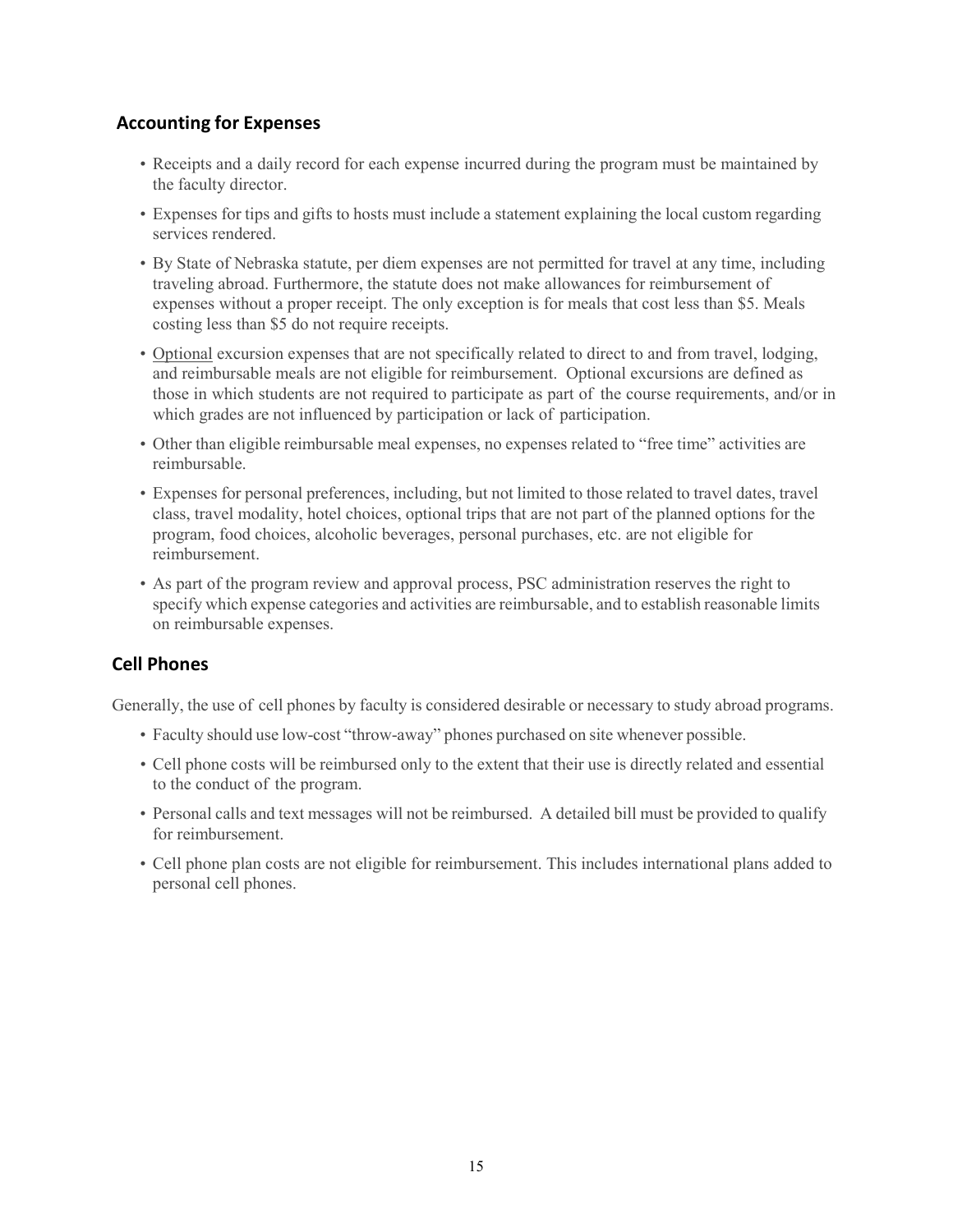# **Program Logistics**



### **Foreign Entry Requirements**

Information about visas and other foreign entry requirements may be obtained from the embassies or consulates of countries you will visit. Links to foreign embassy Web sites are available at: http:// [www.embassy.org.](http://www.embassy.org/)

#### **Passports**

Students should be encouraged to begin applying for passports as soon as they have been accepted into the program. Students can download the application form from the U.S. State Department Web site: [https://travel.state.gov/content/travel/en/passports.html/.](http://www.state.gov/m/a/dir/forms/) Students also can apply at any one of thirteen Passport Agency offices in the U.S. or at some post offices and courthouses. Students must apply in person. When applying, they will need:

- Passport Application
- Proof of U.S. Citizenship—previous U.S. passport or certified copy of birth certificate
- Two identical 2"x2" passport photographs
- Proof of Identity—previous U.S. Passport, Driver's License, or Government or Military I.D. card
- Passport Fee
- Social Security Number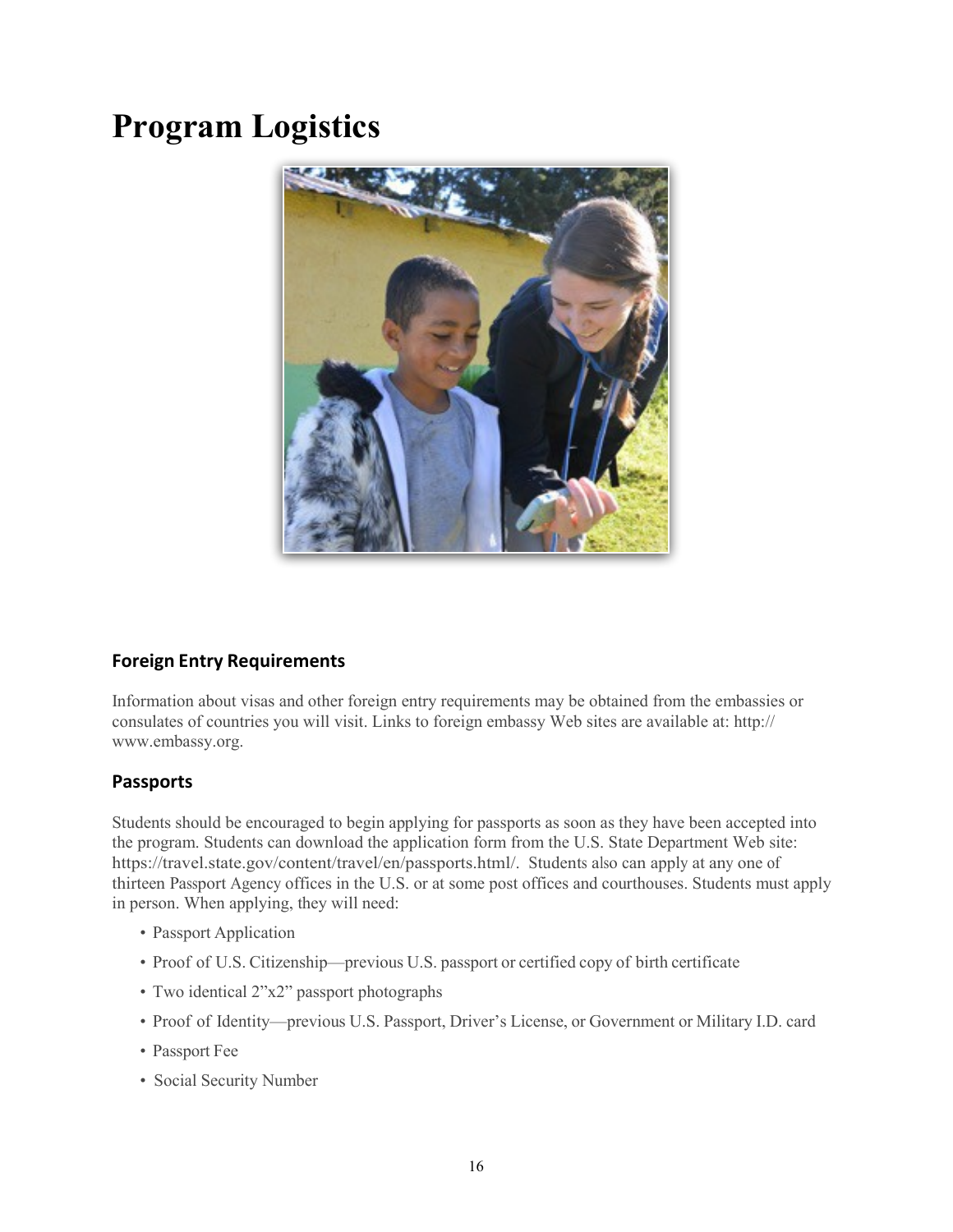Receipt of passports may take a month or more after the Passport Services Office has received the application. Students should be encouraged to apply much earlier than this, especially if visas are required. If necessary, the process can be expedited for an extra fee.

Remind students to make two copies of the identification page of their passports. The faculty director should keep one copy throughout the program and the students should keep the other copy separate from their original. Or you may keep a scanned colored copy of each student's passport so that it is accessible via email should a passport go missing.

#### **Visas**

Most countries do not require visas when students are spending less than one month in the country. However, there are some exceptions. When planning your study abroad, be sure to find out if the host country requires visas. If a visa is required, be sure to advise students of the deadlines. Obtaining visas from some countries in a timely manner is very difficult. If you are going to a country that requires visas, you may want to collect all student applications and send them together.

If you have participants that are not U.S. citizens, be sure they check to find out about their visa requirements.

#### **Transportation**

As the faculty director, you may decide whether participants will travel to and from the destination together as a group or individually. There are advantages and disadvantages to both. Making group airline arrangements certainly requires more effort for you, but keeps the group together. Allowing participants to make their own reservations, gives them more flexibility to find better fares, leave from different locations, and leave at a time convenient to them. If you allow students to travel individually to and from the destination, you must be very clear in telling them when and where they must meet the group upon arrival. You must also provide them with a contact telephone number and/or address in case things do not go as planned.

If you are traveling as a group, you and the college have responsibility for participants from the time of departure through your return. If students are responsible for their travel arrangements to and from the destination, your responsibility for them begins at the designated point of arrival and ends at the designated point of departure. The preference is that you all travel together.

#### **Meals**

Before completing the budget, a decision must be made about how many meals are included in the amount charged to the students. For meals included in the student charges, the faculty director may choose to make group arrangements or disperse funds to students individually to buy their own meals. Meals that are not included in the student charges are an additional expense for each student. Course materials must disclose which meals are the responsibilities of students.

When planning for meals during travel periods, be sure to consider arrival times and the amount of time spent traveling. These issues will impact how and where food arrangements should be made and how they will be paid.

Attempts to accommodate special meals requests should be made whenever possible. However, students must be made aware that the College, its representatives, or its program providers cannot guarantee special accommodations for meals. Faculty directors should ask if there are special needs during the predeparture student orientation process.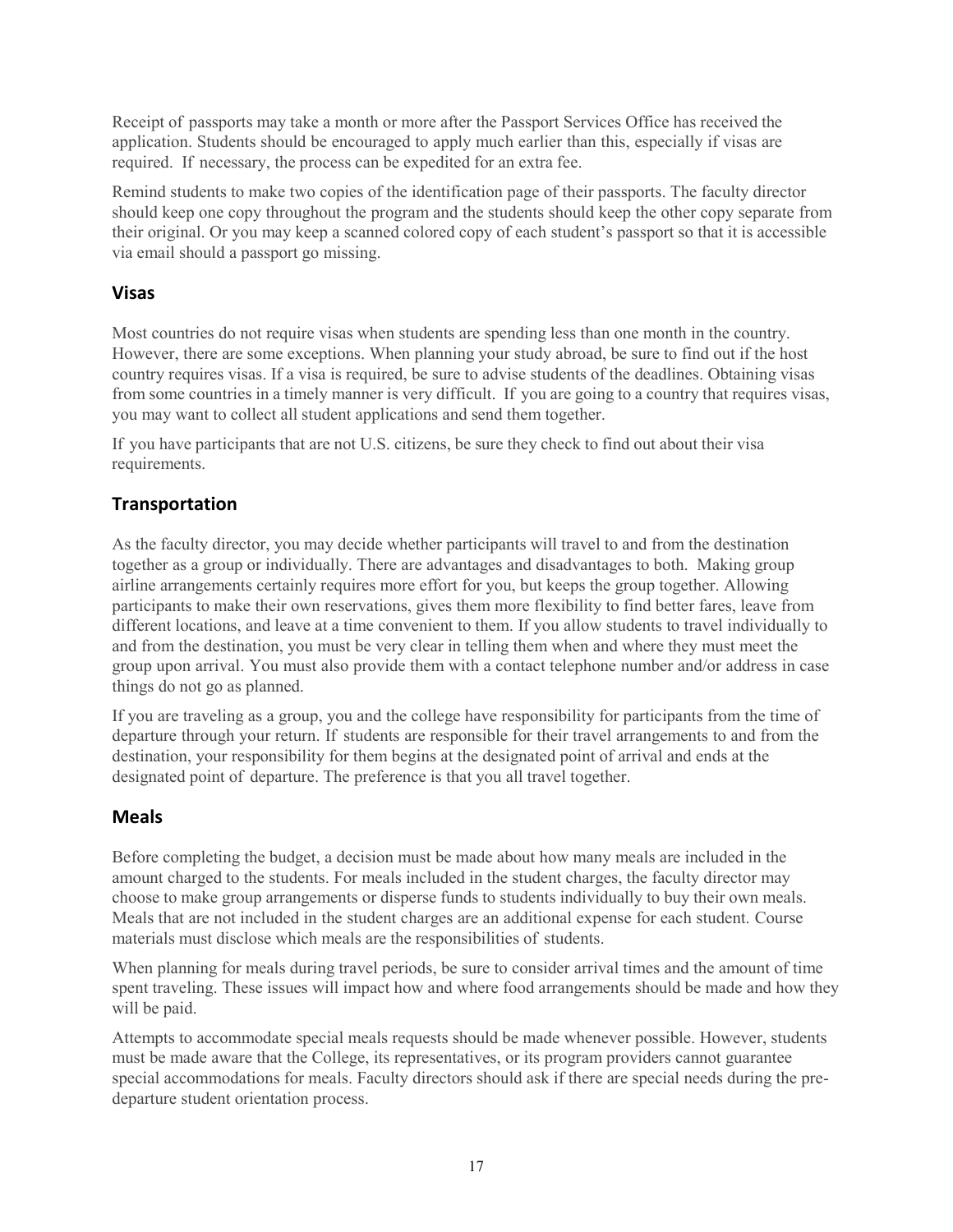#### **Lodging**

There are several lodging options, including hotels, dormitories, youth hostels, and home stays. There are also several factors to consider when making lodging arrangements—cost, location, safety, services, and opportunities for cultural learning. In all cases, quality and safety must be weighed against cost. Top quality accommodations may raise the program cost so high that it will be difficult to recruit students. On the other hand, poor quality accommodations may lead to service, safety, and student satisfaction issues, as well as unforeseen expenses. **The primary concern must be for student safety** and the capacity for students to get adequate rest.

The faculty director should make reasonable attempts to accommodate student requests for sharing rooms. However, the only circumstance in which members of the opposite sex are allowed to share a room is if the students are legally married to each other.

Students are not permitted to make their own housing arrangements. All students must stay at the accommodations provided.

Home stays offer two primary benefits—the lowest possible cost and the greatest cultural exposure. However, home stays present challenges. They are much harder to arrange than hotel reservations; there is potential for serious student dissatisfaction if it doesn't work out; it is difficult to ensure a high quality experience; there are safety issues, including the risk of sexual harassment of students; and, there are problems with the host family if the student misbehaves. On the other hand, many students think staying with host families is the best part of the experience. If home-stays are to be used, the faculty director must:

- Make all home-stay arrangements through an approved program provider, an accredited local college or university, a recognized study institute, or a recognized non-profit organization.
- Disclose the intention to use home stays in the initial study abroad proposal and provide evidence of appropriate care in making these arrangements. The Vice President for Academic Affairs must approve all home stays arrangements.
- Disclose all details of the home stay arrangement to students prior to their application to the program and provide them with details for reporting problems with the host families prior to departure.
- Provide students with basic information about the host family—such as eating habits and smoking preferences.
- Provide both host families and students with a clear set of expectations about activities, schedules, behaviors, and services provided and expected.

Prior to departure, advise students that if at any time during the home-stay they experience activities that make them uncomfortable, they should tell the faculty director immediately. **It is the faculty director's responsibility to believe the student and immediately take the appropriate action.** Attempts to be culturally sensitive or polite should not be used to force students to accept significantly uncomfortable situations.

#### **Student Orientation**

The faculty director should plan to have two (2) or more orientation meetings to discuss health and safety issues for the host country, discuss academic and behavioral expectations, provide students with an itinerary and flight schedule information, packing information, etc. A detailed orientation checklist is provided in the appendix.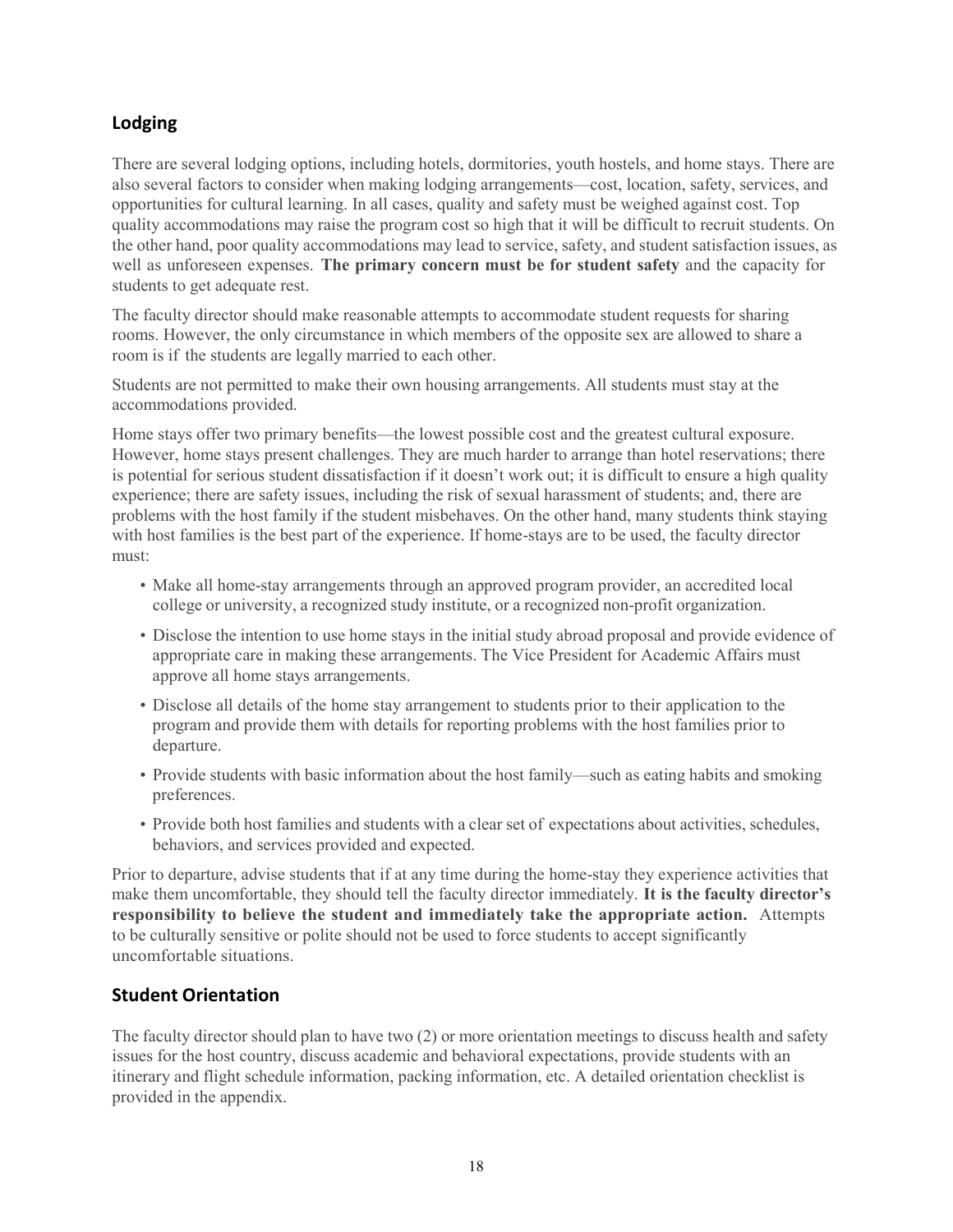#### **Suspension/Cancellation/Evacuation of Study Abroad Programs**

Peru State College reserves the right to cancel or suspend short-term study abroad courses at any time and for any reason. Only the Vice President for Academic Affairs or the President (generally, in consultation with CEL and the academic Dean) are authorized to cancel or suspend study abroad courses. The primary causes of cancellation are:

- Insufficient enrollments.
- The inability of the College and its representatives to organize and carry out the program.
- The issuance of a U.S. Department State Department Travel Warning.
- Other warnings, events, or circumstances that indicate a clear and significant risk to the safety of participants.

Cancellations for reasons other than insufficient enrollment (whether prior to or following departure) will be made after appropriate discussion with the following:

- Service providers
- Co-sponsoring institutions in the U.S. or the host country
- U.S. Embassy officials in the host country
- Appropriate U.S. Department of State personnel
- Officials from other U.S. Government agencies
- Appropriate non-governmental organizations
- Officials of Peru State College

The decision to cancel or suspend will also be based on assessment of the following events:

- Declaration of war by the U.S. against the host country or an adjacent neighbor.
- Declaration of war by a third country against the host country or an adjacent neighbor.
- Significant terrorist activity in the host country.
- Inability of the faculty director or other authorized PSC representative to organize and carry out an academic program.
- Disruption of public services, including utilities.
- Widespread civil unrest, violence, or rioting.
- Declaration of martial law in the host country.
- Recommendation of the on-site faculty director or other authorized PSC representative.
- Issuance of a Travel Warning or other specific directive by the U.S. Department or U.S. Embassy in the host country advising Americans to avoid that country.
- Faculty directors who do not feel comfortable taking students to the host country.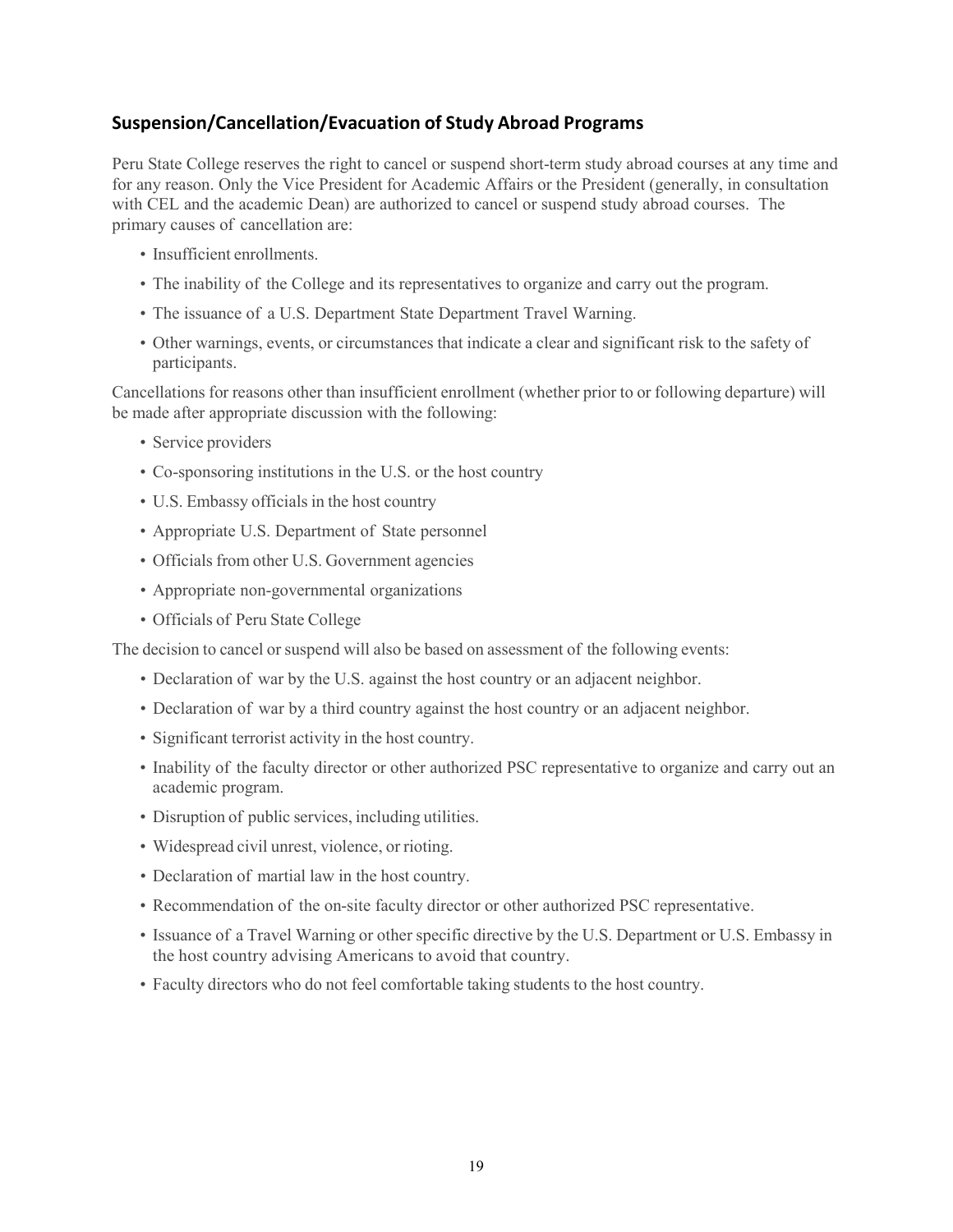#### **Cancellation Dates**

- Cancellations for emergency or safety reasons may occur at any time.
- Courses with insufficient enrollments may cancelled at any time prior to the date when the first program-related expenses must be made, unless the College is assured that these payments will be returned in full if the course is cancelled after payments have been made.

#### **Cancellation Procedure and Notification**

The procedures for suspending or canceling a program that has not departed are as follows:

- The faculty coordinator will personally contact each participant to inform the student of the situation.
- Notice of a course cancellation will be communicated by the Vice President of Academic Affairs to the faculty director, the Registrar, the school dean, and CEL.
- The faculty director will contact all co-sponsors, service providers, and host country contacts to complete all necessary cancellation procedures.

#### **The procedure for suspending or canceling a program that has departed from the U.S. is as follows.**

- During a civil emergency or natural disaster, the faculty director or other authorized PSC representative will take the students to a secure location and contact the nearest U.S. Embassy or Consulate for instructions.
- In a non-emergency situation that requires cancellation of the program, the faculty director or other authorized PSC representative will ask all students to meet in a designated location to discuss the situation. If students are traveling independently, attempts will be made to contact them through their itineraries or contact's names. Students will be advised of the appropriate course of action.
- The faculty director, or authorized PSC representative will keep all participants and appropriate PSC officials well informed of the situation. The PSC Dean of Students will communicate with each participant's U.S. emergency contacts.
- In all cases, it is the responsibility of the faculty director, another authorized PSC representative, or their designee to coordinate return transportation and take whatever steps appropriate to ensure the safety of the students.

#### **Student Withdrawal and Refund Policy**

Students may withdraw from a short-term study abroad course at any time prior to departure of the travel portion of the course. However, students should be aware that financial penalties may apply.

Refunds of course tuition and fees follow established PSC tuition and fees refund policies. Students will receive 100% refunds of all expense payments (excluding the deposit) under the following circumstances.

- The student is not accepted into the course.
- The student withdraws from the course before the College makes any program-related expense payments.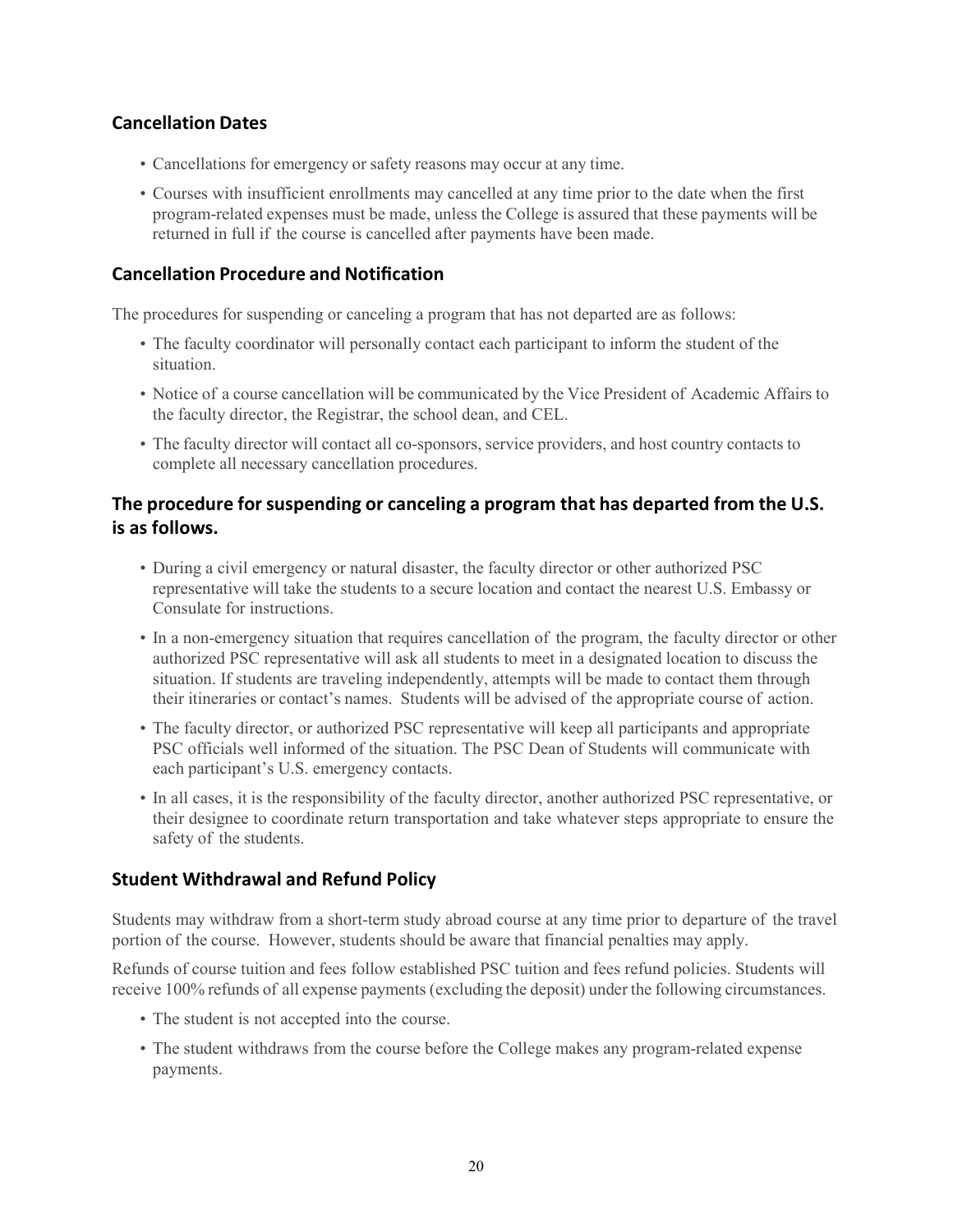• The course is cancelled prior to the College making any program-related payments that are not refundable to the College.

Once the College has made program-related payments, affected students will be refunded only their proportionate share of the money recovered by the College. This policy includes student withdrawals and course cancellations prior to and after departure from the U.S.

#### **International Student Identification Cards**

The **International Student Identification Card** (ISIC) (say "eye zic") primarily serves as student identification card, but does provide some accident and travel insurance and discounts on travel, accommodations, transportation, museums and cultural events, tours, and attractions.

The ISIC card is **not required by PSC; however, i**t **may be purchased by individual students** who desire the benefits. The accident and health insurance benefits provided by the card have been offset with a required accident and health policy for all participating students. Discounts are potentially valuable in some developed countries. Some features of the travel insurance provision may be useful for individuals seeking certain protections not available through any other insurance required by the College. **The cost for the card is minimal**.

Cards may be ordered by calling 1-800-777-0112 to have an application mailed to them. The completed application can be mailed to:

STA Travel National Reservation Center, ID Department 6 Hamilton Place, 4th Floor Boston, MA 02108 Students may also apply online at: [www.statravel.com](http://www.statravel.com/)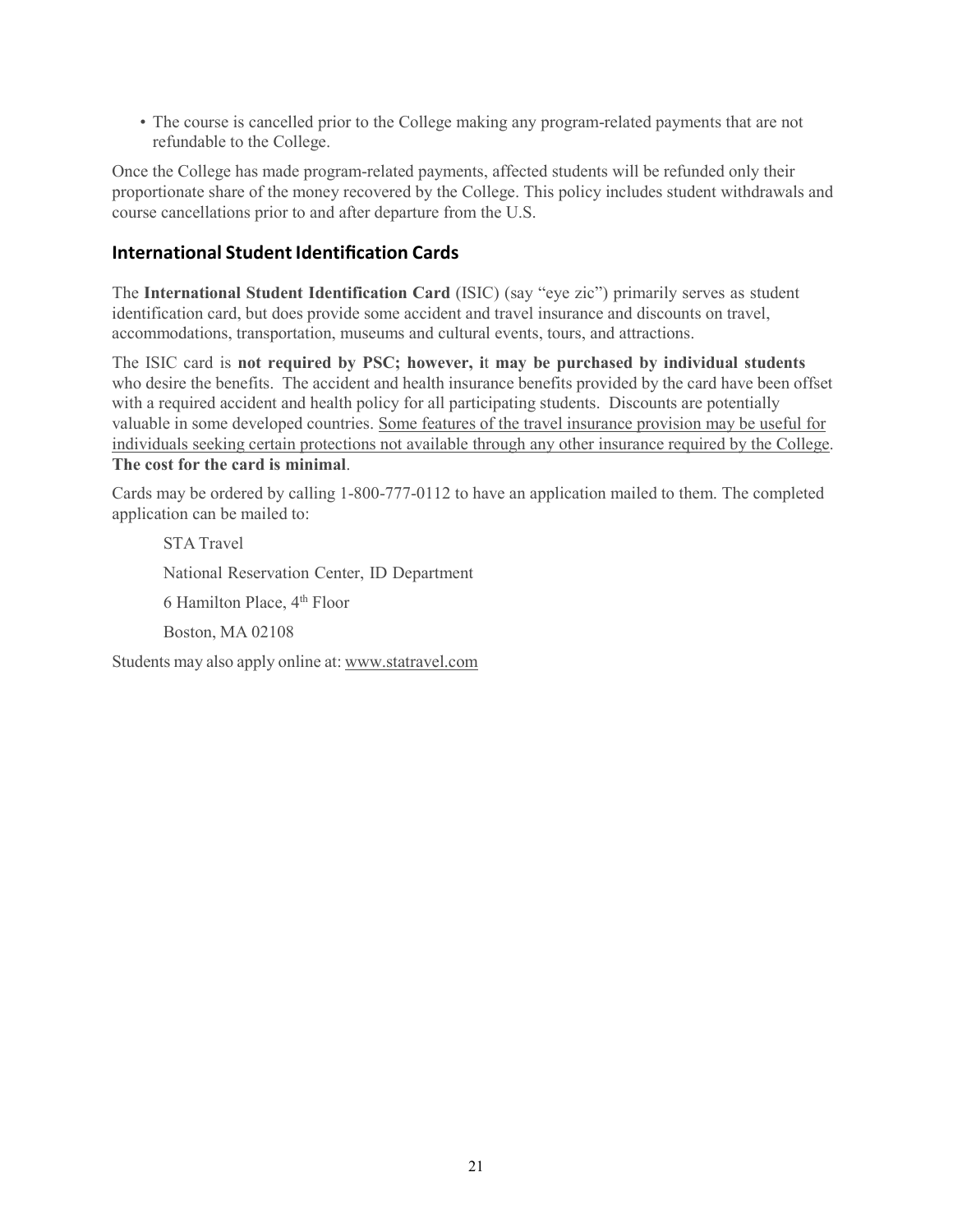

# <span id="page-21-0"></span>**Liability and Risk Management**

# **Study Abroad Liability**

Study abroad involves a variety of risks and the potential liability that could arise from these risks. While there is the possibility that persons involved in study abroad may take legal action against the College or its representatives, there are number of ways in which you and the College can reduce risk and limit exposure to legal action. It is the College's intention that first and foremost, all participants in study abroad programs are assured that their health and safety is our most important concern. While not all risk can be totally eliminated, the following sections will help faculty directors plan for, minimize, and avoid risks associated with study abroad experiences.

All participants are required to attend a pre-departure orientation, unless for reasons of distance, it is not practical. All participants must be provided with all orientation materials prior to departure. In cases where a participant cannot attend an orientation session, the faculty director must ensure that all orientation materials are mailed to the participant in advance of departure. Participants who do not attend the required student orientation session or do not return the required forms may be dismissed from the program.

### **Liability Waivers**

As the faculty director, it is your responsibility to ensure that students and parents/guardians sign the Travel Waiver and State Vehicle waiver form prior to their trip.

### **Specific Risks**

Health: General and country-specific health risks should be discussed at the student orientation. The U.S. State Department Web page is useful is finding this information. The school nurse or other qualified health professional may also be able to provide general and specific health information at the general orientation or follow up sessions.

Alcohol and Drugs: Some students may be too young to drink legally in the U.S., but are not too young to drink in other countries. Students should be warned strongly about their vulnerability if they become drunk in a foreign country. The mental and physical changes caused by alcohol or drugs can make them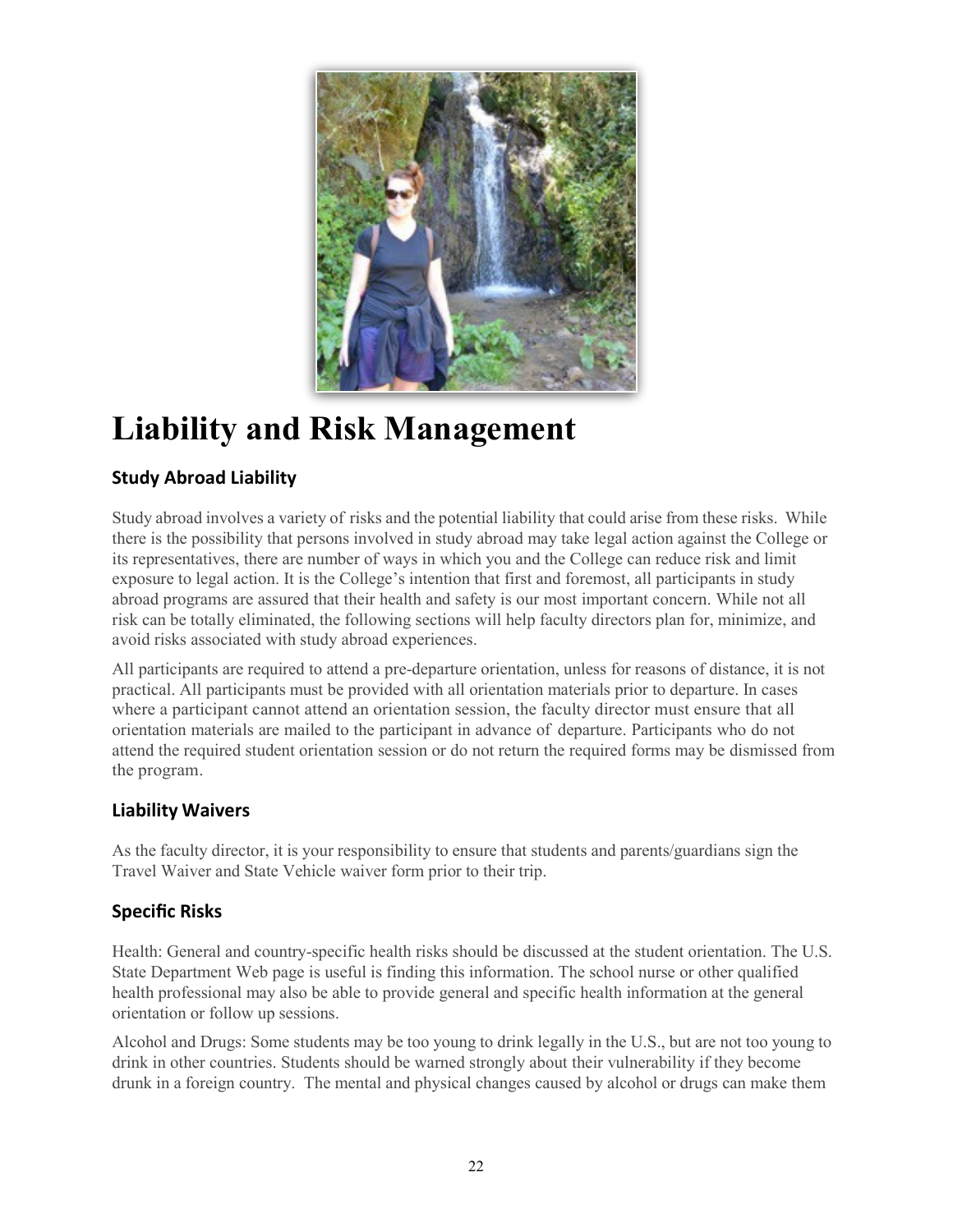targets for crime and sexual assault, victims of accidents, and poor representatives of Peru State College and the United States. Students also should be strongly and clearly warned about the risks of drug use. Drugs not only subject students to the same risks as alcohol, but also expose students to very serious criminal penalties in many foreign countries and expulsion from the program.

Faculty should never encourage the consumption of alcohol by students during the program, regardless of student's ages. Faculty also should be very cautious about joining students who are engaged in the consumption of alcohol.

Title IX/Sexual Harassment: Sexual harassment is unwanted and unwelcome behavior of a sexual nature. It is usually repeated behavior, but could be one serious incident. You should be familiar with the definition and implication of sexual harassment, including making comments about physical appearance, telling jokes with sexual overtones, and allowing a hostile environment that students themselves might create with each other. You should also be familiar with PSC and Board policies against sexual harassment and the means to deal with it. Remember, these policies apply while you are abroad just the same as they apply at home. Specific things to watch for:

- The largest percentage of sexual harassment cases involves verbal rather than physical behavior.
- Sexual harassment can occur among students in the program.
- Be alert to potential harassment from guides, hotel personnel, and other on-site staff.
- If you suspect a case of sexual harassment has occurred during the program, you must confront the situation and report it to Vice President of Enrollment Management and Student Affairs at PSC.

#### **Student Insurance**

Students participating in study abroad programs at PSC are required to have health and travel accident insurance that covers them during the duration of the course. Students will be required to be covered under a plan arranged by PSC. The cost of the insurance should be built into the program cost.

#### **Student Medical Information**

Accepted students must complete the **Medical Information form in the "Post Acceptance" information packet**. In addition to providing health and medical information that would be helpful in the event ofillness or accident, the form also provides needed health insurance information. Since medical information cannot be used for student selection criteria, this form must not be given to students untilafter they have been accepted. **The faculty director must carry this form and the Medical Treatment Authorization form for all participants throughout the travel portion of the course.**

#### **Program Management**

Although the likelihood of a serious crisis situation occurring is low, proper pre-departure planning can help reduce the likelihood even further and improve your ability to deal with a crisis if it should occurs. Insufficient planning and ineffective management of crisis situations also increases liability exposure. Plan ahead for potential crisis situations and be prepared if they happen. If the worst happens, be sure to make written notes as soon as possible and obtain the names and addresses of witnesses. **Be sure to read and understand the section about Crisis Management in this handbook.**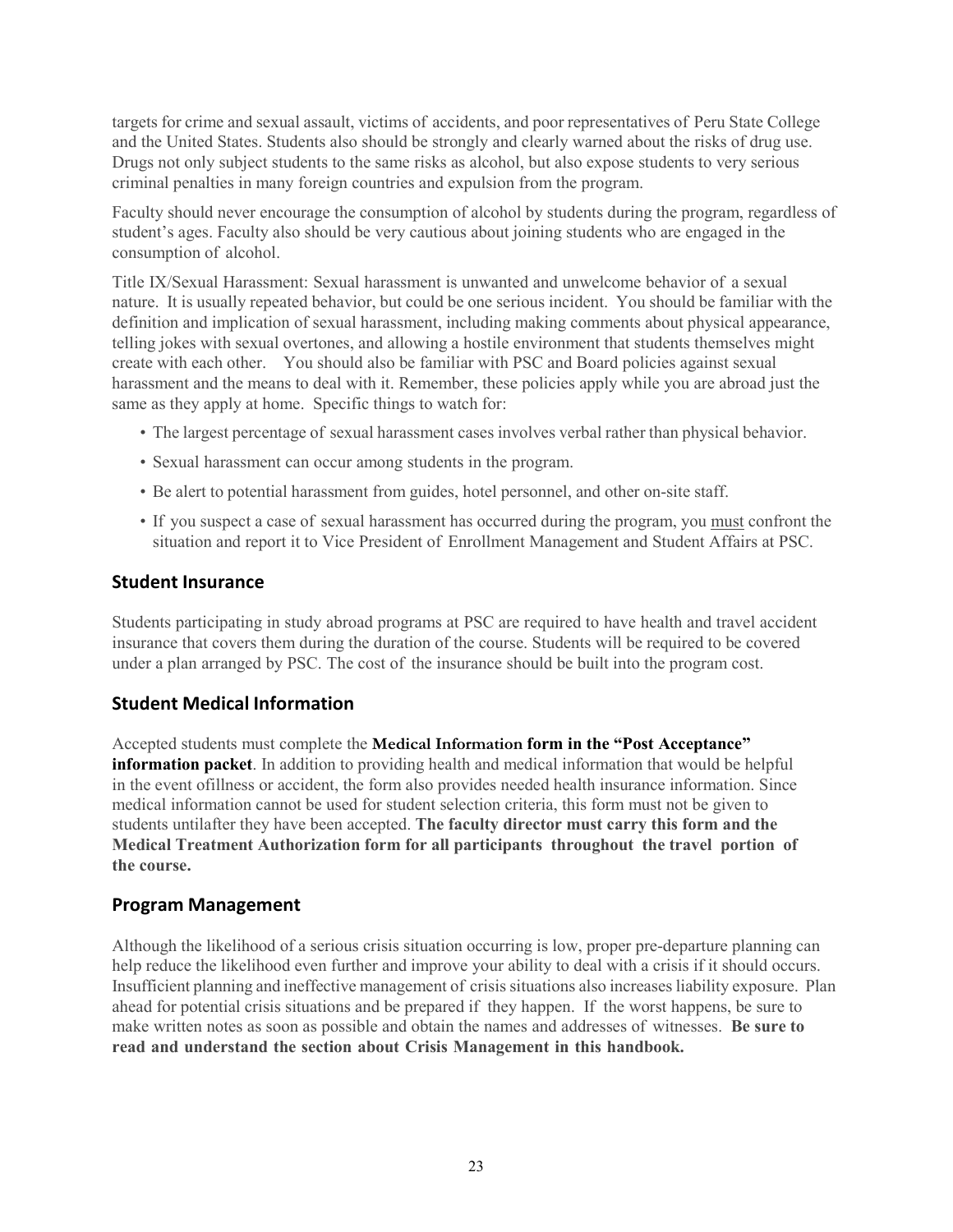#### **Pre---departure Planning**

- Leave a copy of your passport (first two pages) with CEL in case you have to call for a replacement.
- Leave a copy of your emergency U.S. and host country contacts (names, phone and fax numbers, email and mail addresses) with your dean.
- Leave a copy of your itinerary with phone and fax numbers and email addresses of places you will be staying and visiting with your dean.
- Be sure that all student agreements, releases, and liability waivers have been signed and filed with CEL prior to departure.
- Be sure to take all necessary student information with you, for example: medical information form, medical treatment release, emergency contacts, immunization and vaccination form.
- To the greatest extent possible, you should become familiar with the types of crime, illness, and emergencies that occur in the host country and know the appropriate preventative measures. There are various ways to learn this information—site visits to the host country, from other institutions, from faculty with programs in the same country, or from the State Department Web site.
	- [http://travel.state.gov/travel\\_warnings.html.](http://travel.state.gov/travel_warnings.html)
- Conditions change rapidly in some countries. You should regularly and frequently monitor these events and assess their impact on your program.

#### **Consular Information Sheets**

The State Department issues an annual Consular Information Sheet that includes information such as the "location of the U.S. embassy or Consulate in the subject country, unusual immigration practices, health conditions, minor political disturbances, unusual currency and entry regulations, crime and security information, and drug penalties. **If an unstable condition exists in a country that is not severe enough to warrant a Travel Warning, a description of the condition(s) may be included under an optional section entitled "Safety/Security."** On limited occasions, we also restate in this section any U.S. Embassy advice given to official employees. Consular Information Sheets generally do not include advice, but present information in a factual manner so the traveler can make his or her own decisions concerning travel to a particular country."

#### **Public Announcements**

Public Announcements are issued by the State Department to provide information about terrorist threats and other short-term conditions posing significant threats to Americans. They are made any time there is a threat involving Americans. Historically, these announcements have involved bomb threats, terrorist activity, coups, and anniversary dates of specific terrorist events. The level of the threats published can vary. Therefore, the faculty director must exercise judgment when determining a plan of action. While Public Announcement does not automatically imply that a program should be cancelled, the faculty director must consult with contacts in the host country, the appropriate dean, CEL, the VPAA, and the President before making a decision to cancel. Be sure that all parties are fully aware of the situation and all available options. Only the VPAA or President may cancel a course.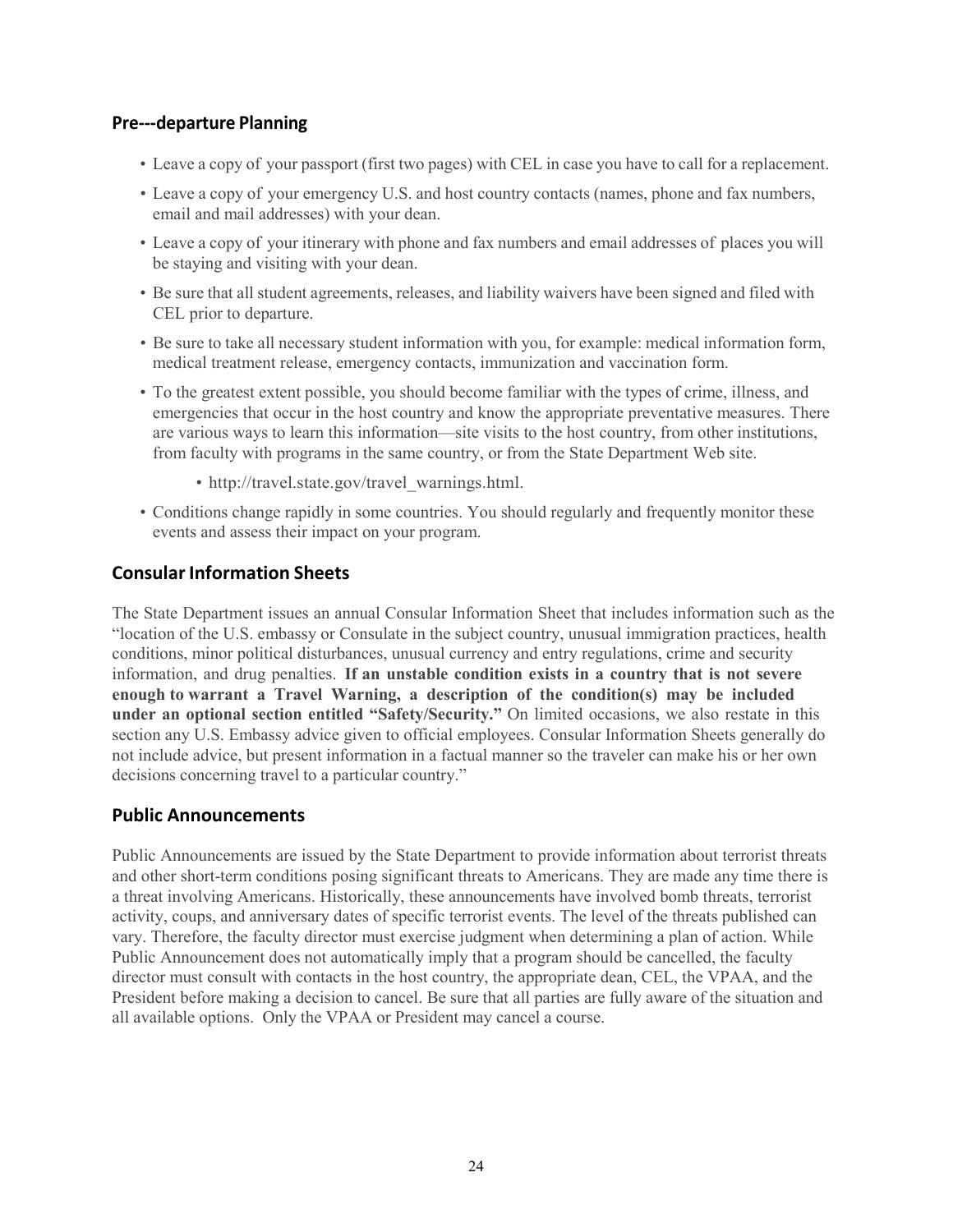#### **Travel Warnings**

Travel warnings are issued when the State Department determines that there is significant enough risk to recommend that Americans avoid a certain country. Countries where avoidance is recommended will have both Travel Warnings and Consular Information Sheets available. When a Travel Warning has been posted by the State Department for the country in which you plan to visit, **the course must be canceled.** You must immediately inform your dean, CEL, the VPAA, and the President about the details of the Travel Warning. The VPAA or President will make the official course cancellation. The faculty director must inform the students in writing of the cancellation and the reasons for it. Be as specific as possible about the reasons for cancellation.

Other sources of information about conditions in the host country include:

U.S. State Department at: <http://www.state.gov/travel/>

#### **On---site Planning**

- Make sure that all participants (students, faculty, and volunteers) have been listed with the local U.S. Embassy.
- Keep emergency U.S. contact numbers for every participant.
- Make sure that all participants know how to reach you 24 hours a day.
- Caution students about reacting to unconfirmed information before contacting home.
- Keep itineraries (including contact information means of transportation and schedules) for all participants traveling independently.
- Know the cell phone number (if available) for participants traveling independently.

#### **Emergency Response**

While it may never happen, disaster can strike your program. The more you can demonstrate that you are prepared, the more credibility and confidence you will inspire in students, parents, and families. As the primary PSC representative for your study abroad programs, it is vital that you be prepared for a variety of crises that could strike you or your students.

Appropriate Response for Emergency Situations—See Emergency Response Plan

- Missing Student
- Arrest of a Student
- Crime Against a Student (non-sexual assault)
- Psychiatric/Mental Health Emergency
- Epidemic (among participants) Infectious Disease Outbreak
- Political Emergency or Natural Disaster
- Sexual Assault of a Student
- Serious Injury/Illness/Hospitalization of a Student
- Student Found Dead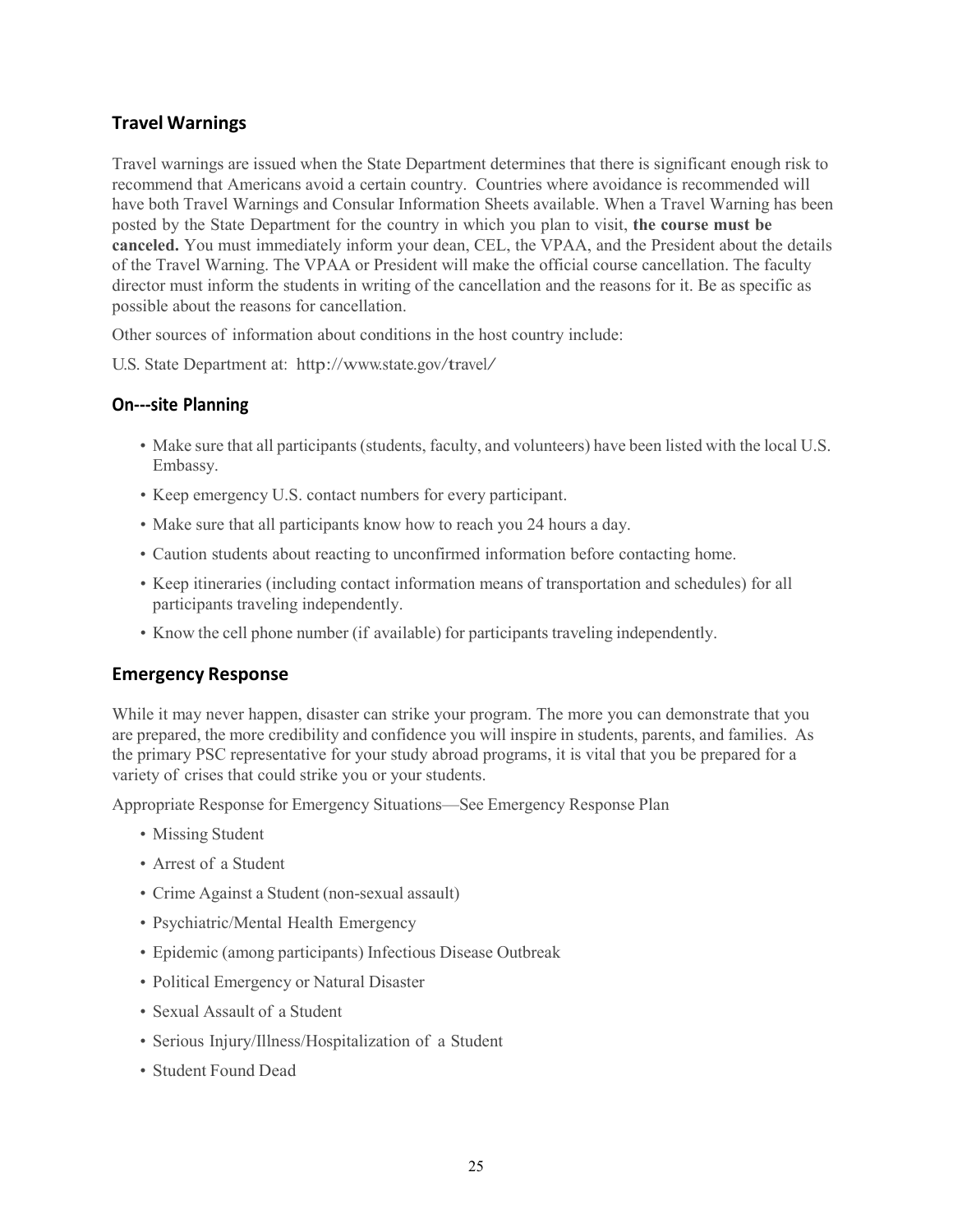#### **Sending Students Home**

They are several reasons why a student may be sent home during a short-term study abroad course. These may be voluntary such as an illness or death in the family; they may be involuntary such as for disciplinary reasons.

Whatever the reason, facts and details must be thoroughly documented by the on-site faculty director and the Dean of Students. Forms in the Faculty Forms section are available to help with documentation. The Incident Report and the Study Abroad Expulsion Form in the Faculty Forms section should be used for documentation.

#### **Medical or Psychological Issues**

In the case of students with medical or psychological emergencies, the faculty director will first determine whether or not sending the student home is the appropriate action. The faculty director should seek professional advice and then consult with PSC officials to determine the best courses of action. During this consultation, it must also be determined whether or not the student will need to be accompanied back home. This may include arranging a ticket for someone to accompany the student home. Also, keep in mind that most medical insurance policies do not cover emotional problems and mental illness.

#### **Disciplinary Cases**

In situations that involve potential disciplinary action, the faculty director should consult with the VPAA or Dean of Students as soon as possible to determine the best course of action. Instances of academic integrity violations may be addressed by the faculty director with notification to the Dean and VPAA.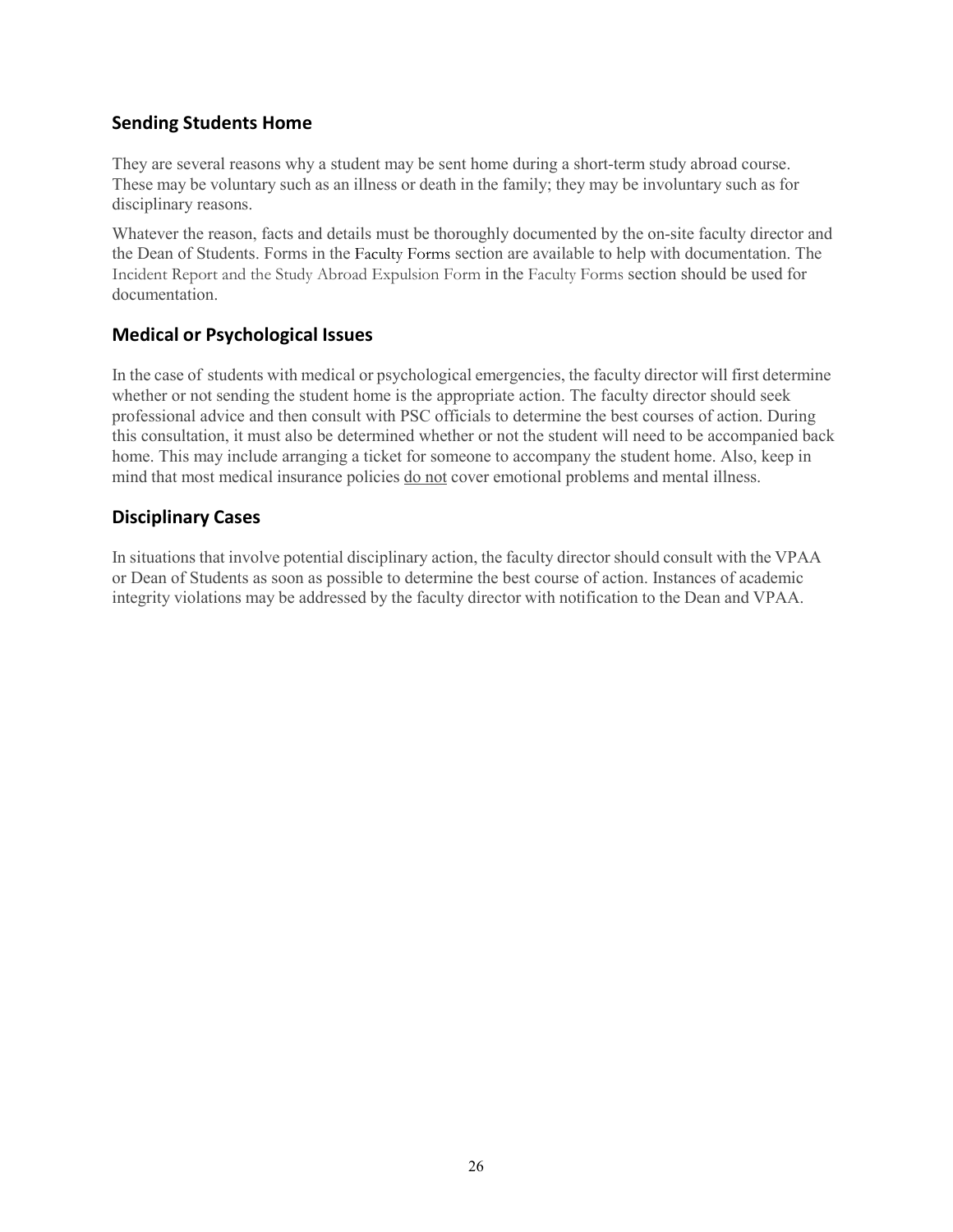# **Health and Safety Issues**

## **Traveling**

<span id="page-26-0"></span>It is important to make sure that students are aware that if they choose to travel independently during the study abroad experience, they do so at their own risk and expense. It is not the responsibility of faculty or other representatives of the institution to make travel arrangements for students traveling independently.

#### **Health Care Overseas**

If a program provider is being used, find out if they have arrangements for emergency health and dental care. If a program provider is not being used, the faculty director should learn the name, address, and telephone number of an emergency medical provider (hospital, clinic, doctor) prior to departure. If the program is in a non-English speaking country the faculty director should find out if someone at medical facility speaks English. If the study abroad is in a developing country it is important to also find out if the provider practices western style medicine.

#### **Health Emergencies—see Health and Medical Situation***s* **section in the Appendix.**

#### **First-Aid**

As a practical matter, the faculty director should carry a First Aid Kit. The College also recommends that the faculty director complete a recognized basic First Aid course.

#### **Medical Treatment Authorization**

All students must complete and sign the required forms for liability and health. These forms authorize the faculty director or other designated representative of PSC to seek medical treatment for a student in the event that the student is incapacitated and unable to act on his/her own behalf. This form is a supplement to a similar clause in the general participation agreement. **The faculty director must carry the completed and signed form for each participant for the duration of the travel portion of the course.**

#### **Student Conduct**

All students in short-term study abroad courses must read, understand any policies that pertain to student conduct while studying abroad. These policies are designed to help ensure the safety and health of all participants and to help ensure that all students have a quality academic experience. The policies are also intended to ensure that participants represent the College and the U.S. in a positive manner.

Once the group has departed for the study abroad, the faculty director is empowered and expected to enforce these policies.

#### **Legal Issues Involving Students**

It is the responsibility of the faculty director to make sure that students are aware that legal issues involving students are their responsibility. Faculty directors, at their discretion, may provide whatever assistance seems reasonable and appropriate, but are not obligated to become involved in students' legal